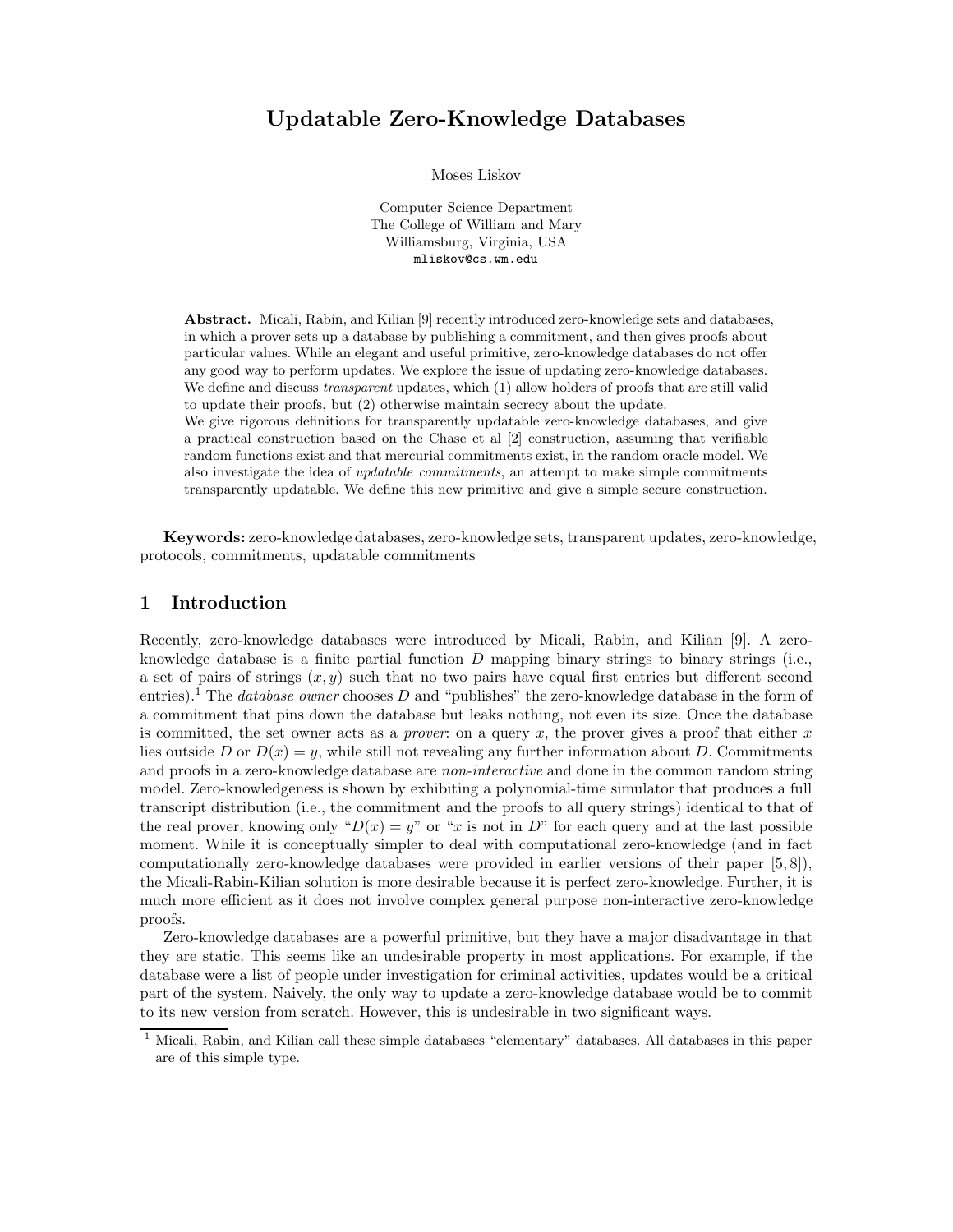- **–** First, the running time of such an update depends on the size of D, which may be huge, even though the newest version may differ only on a single pair  $(x, y)$ .
- **–** Second, it may be that those who have seen proofs of membership or non-membership in the original set may be entitled to, or may request again, the same proofs in the new set (for example, if proofs are given due to subscription to some service). If this is the case, the owner would have to reissue old proofs, which could be a huge additional expense.

The second of these points brings up a question that is of interest: when updating such a database, should the proofs be updated as well, or should the new set be private even against those with old proofs?<sup>2</sup> Depending on the application in which the zero-knowledge set is used, either one may be the desirable kind of update. We distinguish these two types of updates by giving them different names:

- **–** *opaque* updates make the updated commitment indistinguishable from a new commitment (hence, the database becomes "opaque" to the users after the update);
- **–** *transparent* updates allow the users to determine whether their proofs are still valid, and provide a mechanism to update proofs (hence, "transparent" to proof holders).

We focus on the problem of transparent updates for two reasons: first, we believe it is the more desirable of the two, as the idea of a subscription service of some type seems to naturally fit the idea of a zero knowledge database, and second, an inefficient but adequate method exists for opaquely updatable zero-knowledge sets, namely, reconstructing the updated commitment from scratch, while no method exists for transparently updatable zero-knowledge sets.

In this paper, we define the notion of transparently updatable zero-knowledge databases, and show how to construct efficient transparently updatable zero-knowledge databases both based specifically on the Micali-Rabin-Kilian construction and on the more general construction of Chase et al [2], under the additional assumption that verifiable random functions exist in the random oracle model. We also define the notion of an updatable commitment and give a computationally hiding, perfectly binding secure updatable commitment scheme.

In appendix B, we discuss the problem of opaquely updatable zero-knowledge databases.

## **1.1 Related work**

Zero knowledge sets were introduced in the work of Micali, Rabin, and Kilian [9]. Important precursors to zero knowledge sets appeared in earlier papers by those authors [5, 8]. Chase, Healy, Lysyanskaya, Malkin, and Reyzin [2] describe the notion of *mercurial commitments*, that is, commitments that can be "hard" or "soft," an abstraction of the type of commitments used in the Micali-Rabin-Kilian construction, and show that any mercurial commitment scheme can be used to construct zero-knowledge databases. Recent work by Ostrovsky, Rackoff, and Smith [11] greatly enlarges the functionality of zero-knowledge databases by allowing more complex queries (e.g., "does the database's support intersect a given string interval?"). They first design a data structure that, without any privacy concerns, efficiently handles complex queries, and then augment it with zeroknowledge proofs so as to provide privacy, constructing zero-knowledge sets under general assumptions.

### **1.2 Structure of the paper**

In section 2, we give notation to be used in the rest of the paper. In section 3, we define the security properties needed for updatable zero-knowledge databases. In section 4, we summarize various primitives and previous work, and introduce the notion of updating commitments. In section 5, we give a construction for transparently updatable zero-knowledge databases. In section 6, we discuss the efficiency of our construction. We conclude and discuss open problems in section 7.

<sup>&</sup>lt;sup>2</sup> It is possible that neither will hold, but it seems natural that we should want one of these.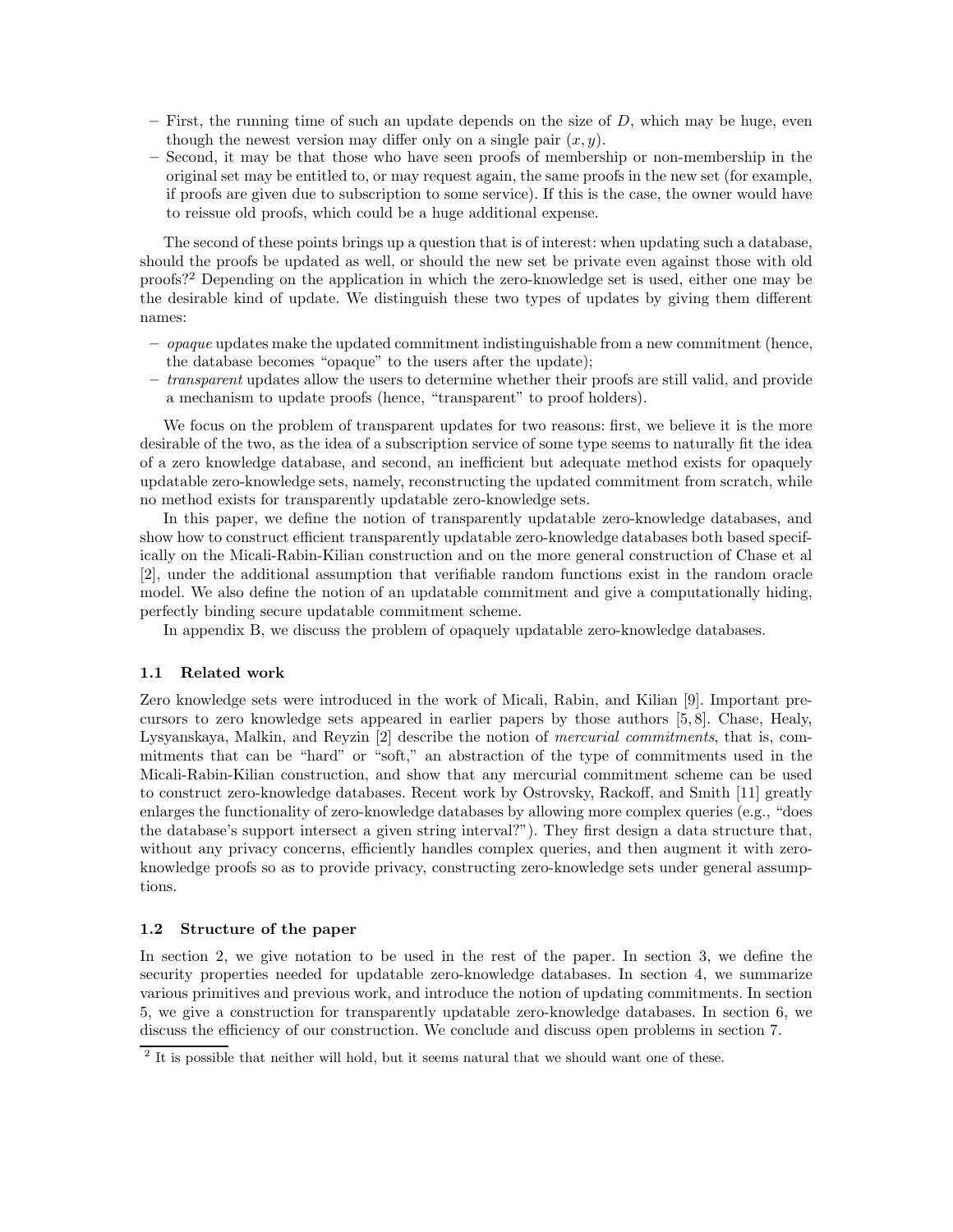## **2 Notation**

We shall follow in our notation from many previous papers, particularly from [9, 1].

*Probabilistic assignments and experiments.* By  $x \leftarrow M$  we indicate that the variable x is assigned according to M. If M is a finite set, we assume x is drawn from the uniform distribution on  $M$ . The notation  $x_1 \leftarrow M_1; x_2 \leftarrow M_2; \dots$  denotes the probability distribution that arises when we first assign  $x_1$  from distribution  $M_1$ , then  $x_2$ , et cetera. If p is a predicate, then the notation  $Pr[x_1 \leftarrow$  $M_1; x_2 \leftarrow M_2; \dots; p(x_1, x_2, \dots)$  denotes the probability that p is true given that distribution.

*Databases.* A database D is a set of pairs  $\{(x_1, y_1), \ldots, (x_n, y_n)\}\$  such that for any database key x there is at most one y such that  $(x, y) \in D$ . Each  $x_i$  and each  $y_i$  is a string of unbounded size. We denote by [D] the support of D, that is, the set  $\{x_1,\ldots,x_n\}$ . To indicate that  $x \notin [D]$  we write  $D(x) = \perp$ . If  $x \in [D]$  we write  $D(x) = y$  to indicate the unique string y such that  $(x, y) \in D$ . By  $D(x) \leftarrow y$  we mean that D shall be changed so that  $D(x) = y$ . This may involve exchanging one pair  $(x, y')$  for  $(x, y)$ , or adding  $(x, y)$  to the set, or if  $y = \perp$ , removing the pair  $(x, y')$  if any such pair is present.

*Polynomial-time adversaries.* For the purposes of our definitions, adversaries are specified as Turing machines that repeatedly make outputs of the form  $(w_i, s_i)$ , where  $w_i$  is some query and  $s_i$  is state information the adversary will use to make the subsequent query. When we assume that such an  $A$ is a *polynomial-time adversary*, we assume that not only is A a polynomial-time algorithm, but that A will ultimately make only polynomially many queries before halting.

*Adversary views.* If A is an adversary, we define View<sub>A</sub> $\{x_1 \leftarrow M_1, \ldots, x_n \leftarrow M_n\}$  to be a random variable representing the randomness, inputs, and outputs of the adversary A through the computation of the values  $x_1, \ldots, x_n$  according to the given probabilistic experiment. Presumably, some of the probabilistic assignment sources  $M_i$  involve the adversary  $A$ , or the view would be trivial.

*Binary trees.* We use string notation to specify nodes in a binary tree.  $\epsilon$  will be the root of the tree. If v is a node in the tree, v0 will be the left child of v while v1 will be the right child. Values that are stored in a tree at each node will have this string as a subscript; for example,  $a_{\epsilon}$  would be the value of a stored at the root node  $\epsilon$ . If the depth of the tree is bounded by k, the longest strings that refer to nodes in the tree will be of length k. We mean by a *prefix* of a string s any string  $\omega$ (including s) such that there is a string s' such that  $\omega s' = s$ . Note that if  $\omega$  is a prefix of s, then  $\omega$ will be a node that lies on the path from  $\epsilon$  to s in a binary tree.

## **3 Definitions**

Our goal in this section is to rigorously define transparently updatable zero-knowledge databases.

### **3.1 Mechanics**

As with zero-knowledge databases, updatable zero-knowledge databases rely on a public random string  $\sigma$ , the *reference string*. This string must have length polynomial in k, the security parameter.

There are three types of tasks the prover will have to be able to perform. First of all, she will have to be able to commit to the database initially. Second, she will have to be able to issue proofs of membership or non-membership in the database for any key. Finally, she will have to be able to issue updates to the database.

A verifier should be able to verify proofs and to update proofs.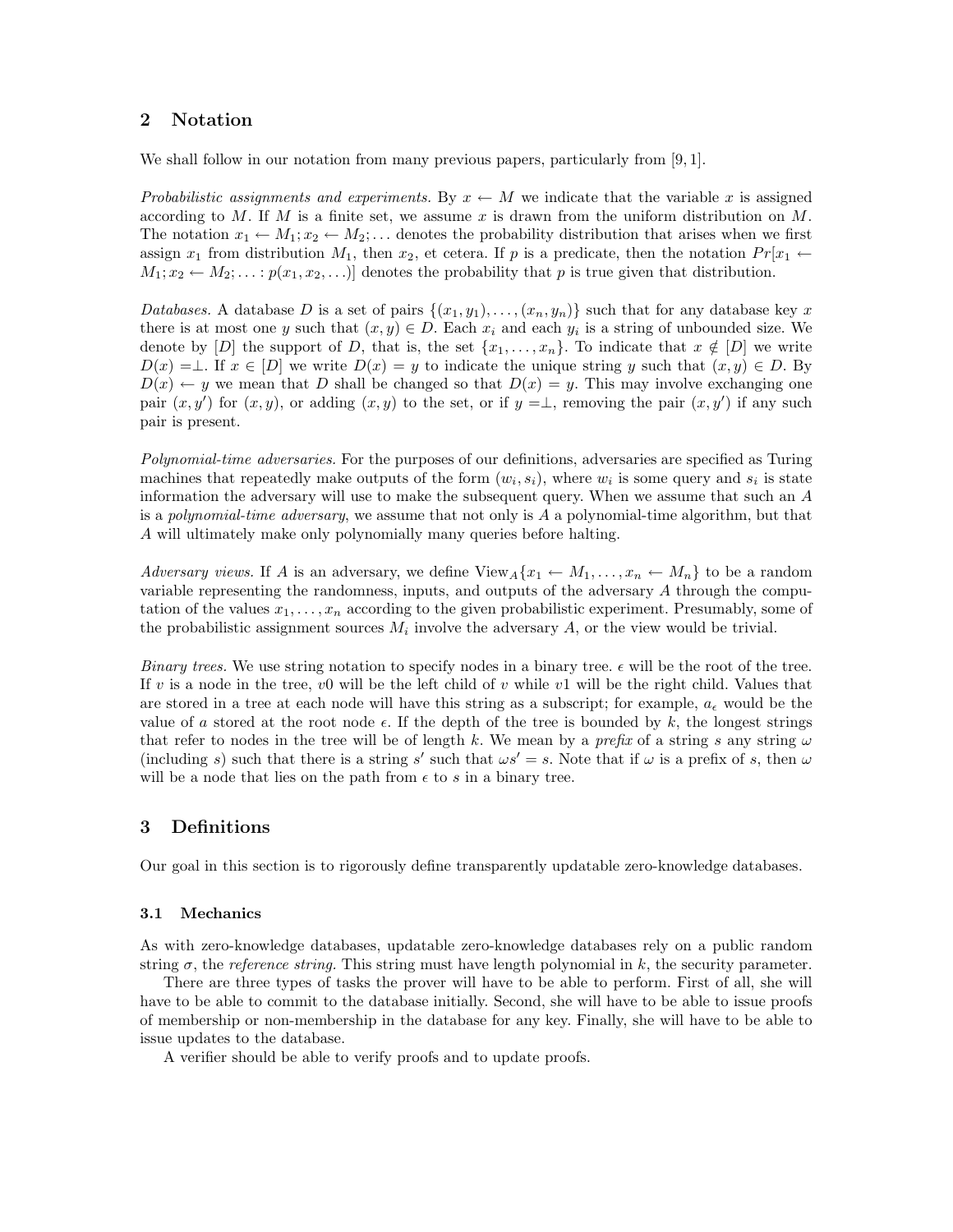**Transparently updatable database systems** We say that a quintuple of Turing machines, (Commit, Prove, DBUpdate, Verify, PUpdate), constitute a transparently updatable database system or TUDB system if none of the machines retain state information after an execution and their computation on common inputs  $1^k$ , a unary string called the *security parameter*, and  $\sigma$ , a binary string called the *reference string*, proceeds as follows:

- The database commitment algorithm is Commit. On input  $(D, 1^k, \sigma)$ , Commit produces two outputs: (1) a string PK, called D's *public key* (or *commitment*), and (2) a string SK, called D's *secret key*.
- $-$  The database proof algorithm is Prove. On input  $(D, 1<sup>k</sup>, \sigma, PK, SK)$ , and an additional input  $x \in \{0,1\}^*$ , Prove outputs a string  $\pi_x$ , called D's *proof* about x.
- $-$  The database update algorithm is DBUpdate. On input  $(D, 1^k, \sigma, PK, SK)$ , an additional input  $x \in \{0,1\}^*$ , and a value  $y \in \{0,1\}^* \cup \{\perp\}$ , DBUpdate computes a new public key  $PK'$  and a new secret key  $SK'$  for the updated database in which  $D(x) = y$ , and a string U called the *update information* about x and y, which will be used to update proofs.
- The proof verifying algorithm is Verify. On input  $(1<sup>k</sup>, σ, PK)$  and an additional  $x \in \{0, 1\}^*$ together with its proof  $\pi_x$ , Verify outputs either a string  $y \in \{0,1\}^*$  (meaning that it believes  $y = D(x)$ ,  $\perp$  (meaning that it believes that x is outside D's support), or reject (meaning that it detected cheating).
- $-$  The proof update algorithm is PUpdate. On input  $(1<sup>k</sup>, σ, PK, PK', U)$ , and an additional  $x ∈$  ${0,1}^*$  together with its proof  $\pi_x$ , PUpdate outputs either a new proof  $\pi'_x$ , which will be called the *updated proof about*  $x$ ,  $\perp$  (meaning that the update given by  $PK'$ , U was about x and so the proof cannot be updated), or reject (meaning that it detected cheating).

## **3.2 Security properties**

Updatable zero-knowledge databases must satisfy certain security properties: completeness, soundness, and zero-knowledge. We first describe the desired properties informally, and then formalize our definitions.

*Completeness* dictates that if the prover and verifier are honest, then for any database, if the prover updates the database any number of times, then gives the verifier a proof about  $x$ , and then updates the database any number of times, the verifier may update their proof and obtain a valid one, except with negligible probability, so long as  $D(x)$  was not updated after the proof was issued.

*Soundness* guarantees that the prover is in fact committed to a particular database. That is, given the reference string  $\sigma$  it should be hard for any prover to come up with a PK and any element for which it can prove two different values.

The *zero-knowledge* property of updatable zero-knowledge databases is trickier to describe. Ideally, the adversary should learn nothing more than the values of elements for which a proof has been obtained (and possibly updated), and that updates have occurred. However, we have not been able to realize this full level of security, and instead offer a weaker but acceptable notion of security. Each key x that might be included in the database will have a *pseudonym*  $N(x)$ . Instead of revealing only that an update has occurred, we reveal that an update has occurred about the key relating to a particular pseudonym. Thus, the pattern of updates is revealed (since the pseudonym is constant for a constant  $x$ , so repeated updates on keys can be discovered). In addition, the link between a value x and its pseudonym  $N(x)$  will be revealed by Prove. However, we require that no information beyond this be revealed.

This alone does not constitute a high enough level of security:  $N(x)$  could reveal information about x. One particular N that is desirable is one that answers 1 to its first input, 2 to its second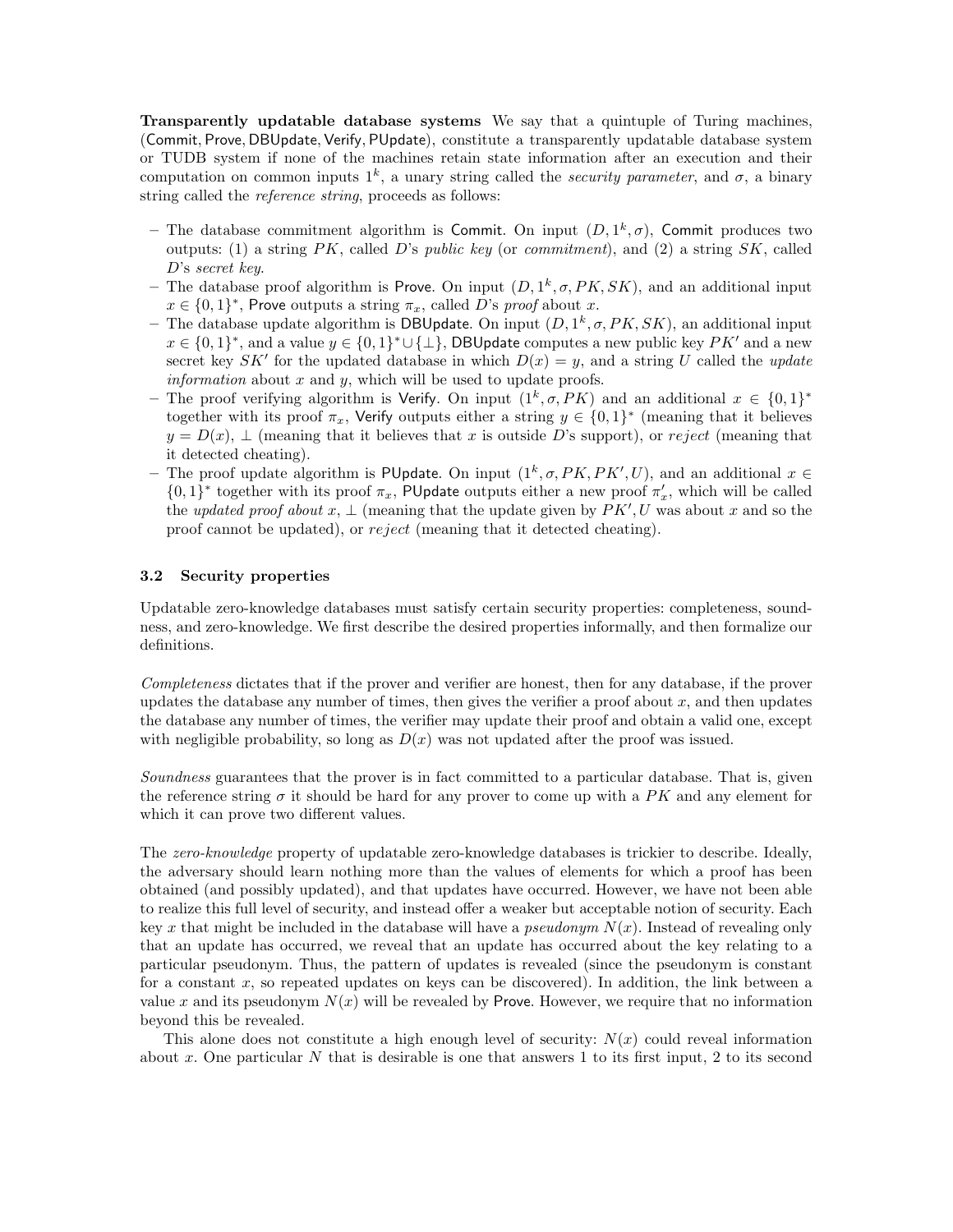distinct input, and so on. We call this pseudonym the *pattern pseudonym*  $N_P$ , as revealing  $N_P(x)$ for many  $x$  is equivalent to revealing the pattern of values.

To say this more clearly, a system is zero-knowledge with respect to pseudonym  $N$  if, even given any adversary  $A$  and any database  $D$  the views of  $A$  in each of the following two experiments are indistinguishable.

- 1. First, a random reference string  $\sigma$  is chosen. Then, D is chosen by A and given to the prover, who creates an updatable zero-knowledge database based on D and  $\sigma$ , committing to it with PK while keeping SK private. Then the adversary adaptively chooses a sequence of strings  $x_1, x_2, \ldots$ where either  $x_i = \text{Query}(x)$  or  $x_i = \text{Update}(x, y)$ . When  $x_i$  is a query, the prover returns a proof  $\pi_i$  that either x is in the database or that x is not in the database. When  $x_i$  is Update $(x, y)$ , the prover updates so that  $D(x) = y$  and sends  $PK_i, U_i$  to the adversary.
- 2. The simulator Sim, on input only the security parameter k, produces a string  $\sigma$  of the proper length, and a public key  $PK$ . The adversary adaptively chooses a sequence of strings  $x_1, x_2, \ldots$ , where either  $x_i$  is either Query(x) or Update(x, y). If  $x_i = \text{Query}(x)$ , the simulator is told x,  $N(x)$ , and  $D(x)$ , (where D is up to date, starting with the initial D), and must compute  $\pi_i$ . If  $x_i$  is an update Update $(x, y)$ , the simulator is given  $N(x)$  and must compute  $SK_1, PK_1, U_1$ , while D is updated so that  $D(x) = y$ . Note that the pseudonym function N is not part of the adversary or the simulator here, but rather is thought of as an oracle that is only called when the game specifies.

In the first scenario, there is no pseudonym function. In the second, the pseudonym function exists, however, the adversary is not directly aware of its presence; the adversary specifies updates Update(x, y) which get translated into  $N(x)$  for the simulator.

The concept of pseudonyms seems inevitable in any zero-knowledge database construction. A zero-knowledge database is in some sense a committed tree, and a particular element must have a unique place to reside (so that we can prove non-membership), which can be thought of as its pseudonym. Furthermore, we cannot use zero-knowledge proofs that reveal nothing about the data structure – the user has to learn enough to allow them to update, but this seems to be the only way to avoid revealing pseudonyms. We have not been able to conceive of a system that does not use pseudonyms, or that uses them but does not reveal them.

We say a transparently updatable database is secure if it is complete, sound, and zero-knowledge with respect to the pattern pseudonym  $N_P$ . We say it is secure with respect to N if it is complete, sound, and zero-knowledge with respect to  $N$ . Thus, while we may talk about security with respect to other pseudonyms, we regard  $N_P$  as the only truly acceptable one.

**Efficiency properties** In order for us to consider an updatable zero-knowledge database efficient, we ask that:

- **–** The running time of the procedure that generates the initial commitment may depend on the size of the database, but all other running times must be independent of the size.
- **–** None of the sizes of the outputs other than SK may depend on the number of updates.
- **–** None of the running times of any of the verifier algorithms may depend on the number of updates that have been performed (in a sense limiting total performance to linear in the number of updates, since some procedures are performed once per update).

## **3.3 Formal definitions**

We formalize our definitions in appendix A.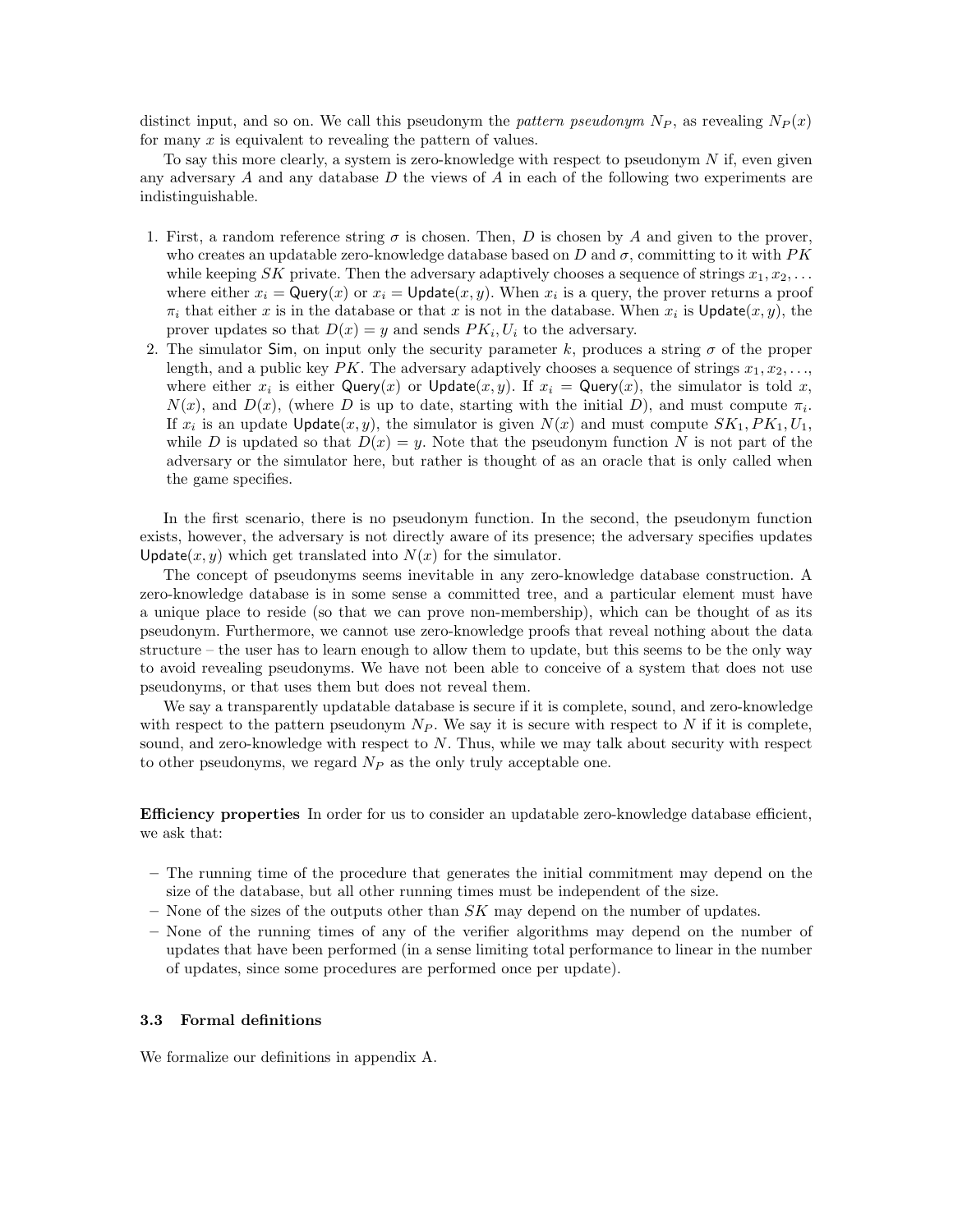## **4 Preliminaries**

Before we present our construction, we first review some crucial building blocks used in our construction. Some of our text follows closely from the preliminaries section from [9].

### **4.1 Updatable commitments**

Here, we define updatable commitments. In an ordinary commitment scheme, there are two algorithms:  $C$ , which takes a message m as input and produces c and d, where c is the commitment, and d is the information used to open the commitment later, and  $\mathcal V$ , which takes a commitment c, a message m, and a decommitment d, and checks whether c was a commitment to m, using d. Note that there may also be public parameters which are inputs to all algorithms, but for clarity we simplify.

In an updatable commitment, there will be one more algorithm:  $U$ , which takes a message m and decommitment information  $d$ , and produces a commitment c, where  $d$  will be the decommitment information used to open c. The binding property is defined in the natural way. The hiding property is essentially that commitments be indistinguishable under a chosen message attack, where the adversary may ask for commitments, updated commitments, and decommitments of his choice, so long as he doesn't ask for a decommitment of the challenge or any message derived from the challenge through updates.

**Our construction.** Our construction is quite simple. Given a secure perfectly binding commitment scheme and a secure pseudorandom permutation  $P$ , we can construct a simple computationally hiding, perfectly binding commitment scheme as follows:

- $\mathcal{C}(m)$ : generate a key K for the pseudorandom permutation, a random string IV, and compute  $c_1$ , a commitment to K under the commitment scheme and  $d_1$ , the related decommitment information, and  $c_2$ , the evaluation of the pseudorandom permutation on  $m \oplus IV$  with key K. Output  $c =$  $(c_1, c_2, IV)$ , and  $d = (K, c_1, d_1)$ .
- $\mathcal{V}((c_1, c_2, IV), m, (K, c_1, d_1))$ : check that  $c_1$  is a commitment to K using  $d_1$ . If not, reject. Then, check that  $c_2 = P_K(m \oplus IV)$ . If so, accept, if not, reject.

 $\mathcal{U}(m,(K,c_1,d_1))$ : compute  $c_2 = P_K(m)$  and output  $c = (c_1, c_2)$ .

It is clear that any commitment is a commitment to one specific value, since  $c_1$  specifies a unique K, and given that  $K$ ,  $c_2$  specifies a unique m. Furthermore,  $c_2$  is the encryption of the one-block message  $m$  under CBC mode, so if this scheme is not hiding, then either the PRP is not pseudorandom or the underlying commitment scheme is not hiding. This is true even if  $K$  is used for many different commitments, so long as  $K$  is never revealed.

### **4.2 Mercurial commitments**

Mercurial commitments were introduced recently by Chase et al [2] with direct application to zeroknowledge sets and databases. A mercurial commitment is a commitment scheme in which there are two kinds of commitments and two kinds of ways to decommit.

- **–** A "hard commitment" is a commitment to a particular value. It can only be decommitted to that value, whether the decommitment is a hard or a soft one.
- **–** A "soft commitment" is a commitment to no value. It can never be hard-decommitted, but it can be soft-decommitted to any value.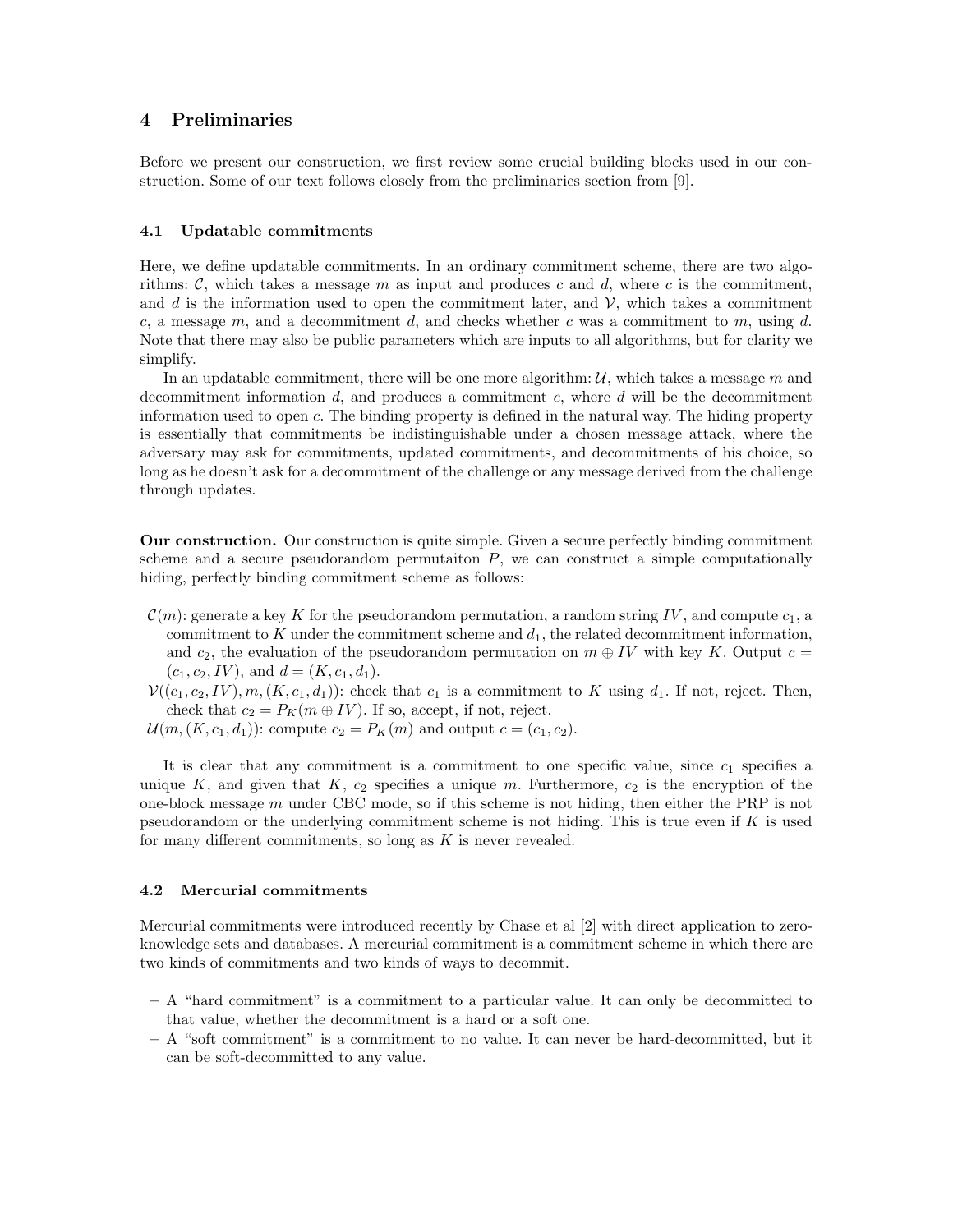A mercurial commitment scheme is secure when it is hiding (in the sense that the type of a commitment is kept secret as well as the value if the commitment is a hard commitment) and binding (in the sense that the committer cannot break the above rules.) Mercurial commitments have a non-interactive commitment and decommitment, but require the public random string model. In fact, they also have a trap-door property: if the public random string is chosen by a simulator, the simulator can avoid the binding properties.

### **4.3 Pedersen's commitment scheme**

Pedersen's commitment scheme [12] assumes the availability of a public quadruple  $(p, q, g, h)$ , where p and q are prime,  $q|p-1$  and q and h are generators for G, the cyclic subgroup of  $Z_p^*$  of order q, for which computing discrete logarithms is assumed to be hard.

The commitment and verification algorithms are defined as follows, where all operations are performed modulo p:

 $\mathcal{C}((p,q,g,h),m)$ : randomly select  $r \in Z_q$  and output  $(c,r)$ , where  $c = g^m h^r$  is the commitment string, and  $r$  is the (for the time being secret) proof.  $\mathcal{V}((p,q,g,h), c, m, r)$ : If  $c = g^m h^r$ , then accept; else, reject.

This commitment scheme is perfectly hiding and computationally binding.

The mercurial commitment scheme used in [9] is based directly on this commitment scheme. Instead of using g as the base to compute  $g<sup>m</sup>$  directly, we use a different base for each commitment:  $q^e$  for a hard commitment or  $h^e$  for a soft commitment, and publish the base that we use as part of the commitment (where  $e$  is random). A soft decommitment consists of publishing  $r$ ; then, it can be checked that  $c = b^m h^r$  where b is the base being used. A hard decommitment involves publishing r as well as e, so that it can also be checked that  $g^e = b$ .

#### **4.4 CHLMR zero-knowledge databases**

The following is a summary of the general zero-knowledge database construction of Chase, Healy, Lysyanskaya, Malkin, and Reyzin [2].

**ZK databases.** The construction works in the public random string model, that is, there is a common random reference string  $\sigma$ .

In order to force every key to be of length k, we first hash them to obtain the database  $\{(H(x), y)\}.$ Every node in the tree can be labelled by a string  $\omega \in \{0,1\}^{\leq k}$ . At each node  $\omega$  there will be the following values associated:

 $-$  A value  $v_{\omega}$ . If  $\omega = H(x)$  for some  $x \in [D]$  then  $v_{\omega} = H(D(x))$ . If  $|\omega| = k$  but  $\omega \neq H(x)$  for any  $x \in [D]$  then  $v_{\omega} = H(\perp)$ . If  $\omega$  is an internal node, the value  $v_{\omega}$  is defined recursively as  $H(c_{\omega 0}c_{\omega 1})$  where  $c_{\omega}$  is defined below. Essentially, the values  $v_{\omega}$  make the tree a Merkle tree.

 $-$  A commitment  $c_{\omega}$  which is either a soft commitment or a hard commitment to  $v_{\omega}$ .

– Decommitment information  $d_{\omega}$  for the commitment  $c_{\omega}$ .

The commitment to the database is the commitment  $c_{\epsilon}$  from the root node  $\epsilon$ . In order to prove that an element  $x$  is in the database, the set owner gives a proof consisting of:

- 1.  $D(x)$ , so that  $H(D(x))$  is the value  $v_{H(x)}$ .
- 2. For every  $\omega$  that is a prefix of  $H(x)$ ,  $c_{\omega}$  and a hard decommitment of  $c_{\omega}$ , and
- 3. For every  $\omega$  that is a sibling along the path from  $\epsilon$  to  $H(x)$ , the value  $c_{\omega}$ .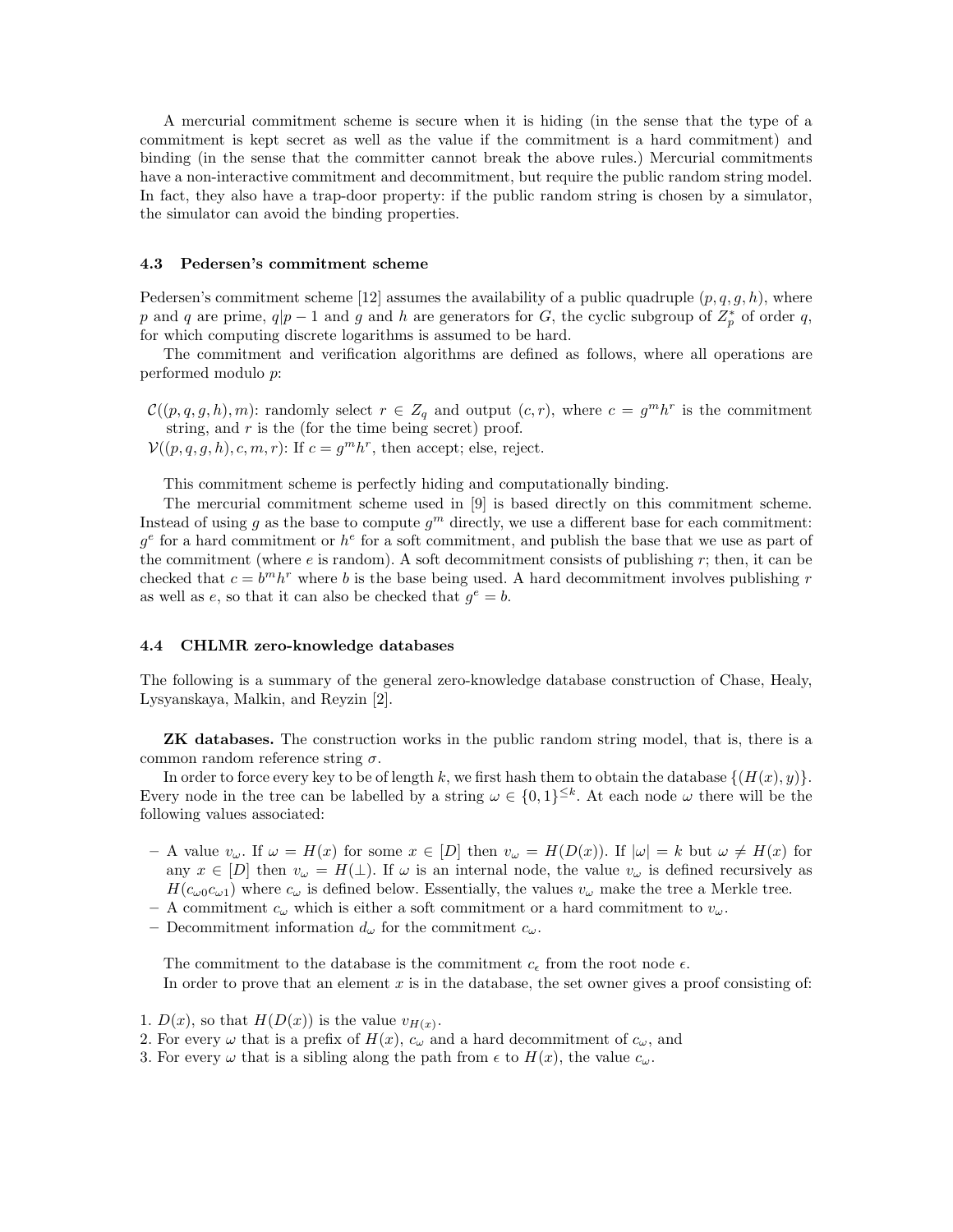The verifier uses this to construct the values  $v_{\omega}$  for every  $\omega$  that is a prefix of  $H(x)$ , and then checks the hard decommitments.

In order to prove that an element x is *not* in the database, the set owner gives a proof consisting of:

1. For every  $\omega$  that is a prefix of  $H(x)$ ,  $c_{\omega}$  and a soft decommitment of  $c_{\omega}$  to  $v_{\omega}$ , and

2. For every  $\omega$  that is a sibling along the path from  $\epsilon$  to  $H(x)$ , the value  $c_{\omega}$ .

The verifier checks as before, except that the verifier uses  $D(x) = \perp$ , and that the decommitments are soft.

The key to the efficiency of the construction is the use of mercurial commitments. If ordinary commitments were to be used, the entire tree of depth  $k$  would have to be computed, which is clearly exponential. However, the tree is constructed so that soft commitments are used for any node that has no descendents in the data set, which allows the prover to not compute those parts of the tree ahead of time, but allows the prover to compute those parts of the tree when necessary, *and* be able to decommit.

### **4.5 Verifiable random functions**

Verifiable random functions or VRFs were first presented by Micali, Rabin, and Vadhan [10], and subsequent constructions appear in  $[6, 3]$ . A verifiable random function consists of four algorithms: a key generating algorithm GenVRF that produces a pair  $(PK, SK)$  on input  $1<sup>k</sup>$ , an algorithm ComputeVRF that computes  $f_{SK}(x)$ , an algorithm ProveVRF that gives proofs  $\pi$  that a value  $y =$  $f_{SK}(x)$  is correctly generated from x, and an algorithm VerVRF that verifies proofs, with the following informal properties:

- 1. If  $(PK, SK)$  are generated from GenVRF, and y is generated from ComputeVRF( $SK, x$ ) and  $\pi$  is generated from ProveVRF( $SK, x$ ), then VerVRF( $PK, x, y, \pi$ ) will accept.
- 2.  $f_{SK}$  is a pseudorandom function, even to an adversary that may request both outputs and outputs with proofs, so long as the two sets of queries do not overlap.
- 3. No adversary can produce a (PK, SK) pair for which it can give proofs that will be verified for incorrect values.

In particular, note that no adversary should be able to compute  $f_{SK}(x)$  given x and PK.

### **5 Our construction**

We describe our construction incrementally. First, we describe how to go about updating a CHLMR database efficiently. Then, we go on to describe how to provide update information that will allow proof holders to update their proofs. Then we give a construction with an unspecified pseudonym N and prove security relative to N. We then prove security in the random oracle model and discuss issues that arise relative to implementing the random oracle.

#### **5.1 Updating a CHLMR database**

Suppose that we wish to assign a particular value y (possibly  $\perp$ ) to  $D(x)$ , for a given x, in a given CHLMR database.

Our first goal is to efficiently compute a new commitment to a CHLMR database with the updated value. This is fairly easy to do, and natural. Essentially, we just change the values at the leaf we are interested in, and update the internal nodes of the tree to maintain the required structure. To update the value  $D(x)$ , we regenerate the commitment  $c_{H(x)}$  and from this recompute the values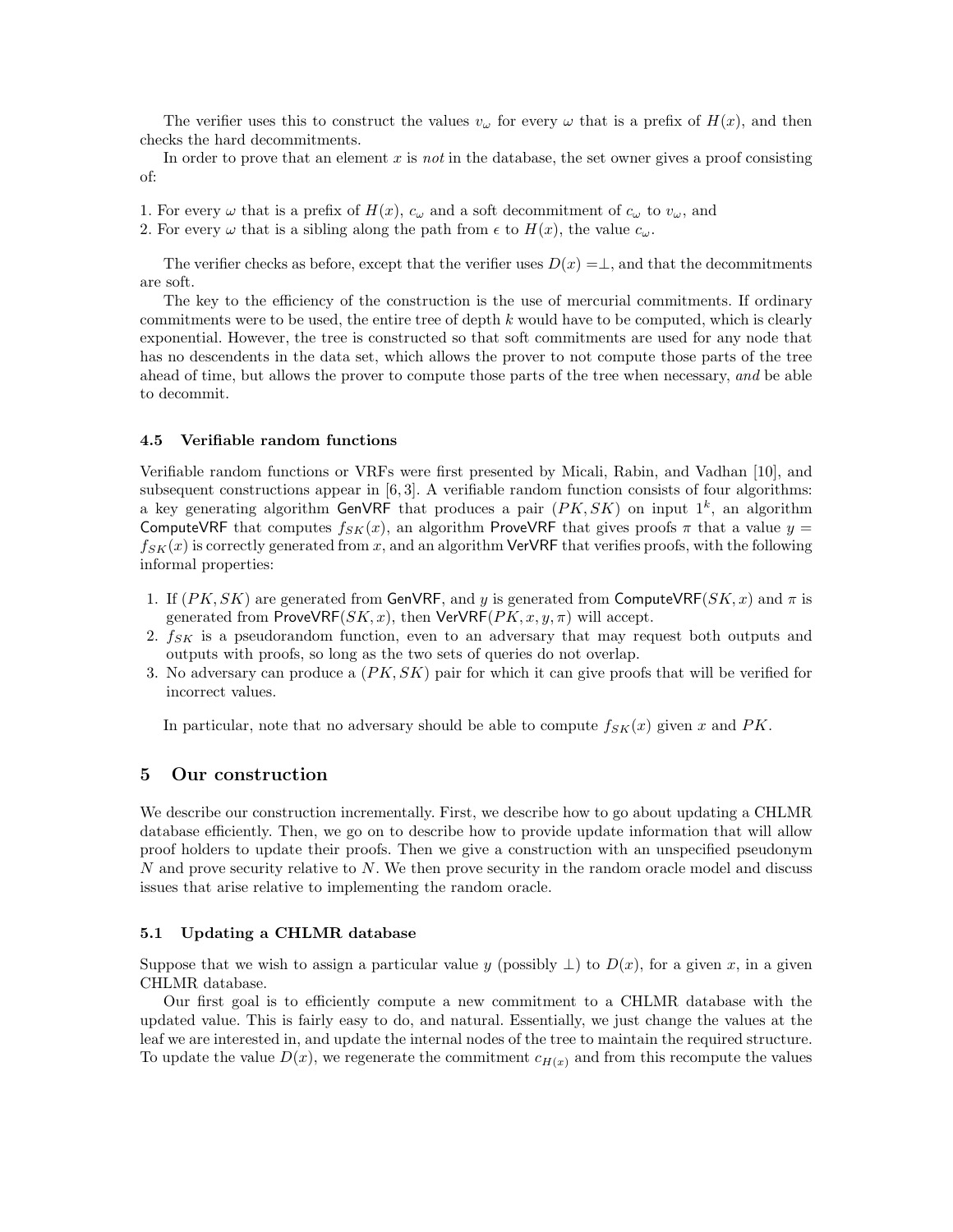and commitments in the tree going up along the path from  $H(x)$  to  $\epsilon$ , leaving everything else the same. Now, for every prefix  $\omega$  of  $H(x)$ , the value  $v_{\omega}$  may change, so the value  $c_{\omega}$  may also change. The set owner then publishes  $c_{\epsilon}$  anew.

In order to make this fit all the properties of a ZK database, we must be careful when adding an element to the set that all its ancestors are hard commitments. Thus, when we add an element to the set that was previously not in the set, we must make commitments along the path hard commitments, even if they were previously soft commitments. In fact, we can simply make all commitments in any update hard commitments, to simplify.

## **5.2 A simple mechanism for updating proofs**

Now, the updated database is a CHLMR database, just as was constructed before.<sup>3</sup> The next step is to determine what information is necessary to allow proof holders to update their proofs. Since a proof is essentially a hash path in the tree along with decommitments to the values along that path, and the only internal nodes or commitments that have changed are the ones along the path from  $\epsilon$  to  $H(x)$ , we could just publish all the commitments at the updated internal nodes. However, this is not quite sufficient, because decommitments are necessary for the proofs to be complete. To solve this, we need to modify our mercurial commitment scheme so that it is updatable, but the requirements are a little more complex than the requirements for an updatable commitment. Specifically, we need to be able to update such that (1) the updated commitment is always a hard commitment, and (2) the holder of a decommitment (soft or hard) can update their decommitment to a new one of the same type.

Under general assumptions, the best known mercurial commitment is only computationally hiding. In order to make an updatable one, we need to combine a mercurial commitment scheme and an updatable commitment scheme as follows. Instead of publishing only the mercurial commitment c, we also publish  $c_H$  and  $c_S$  where  $c_H$  is an updatable commitment to the hard decommitment of c (or a random string if it is a soft commitment), and  $c<sub>S</sub>$  is an updatable commitment, initially to a random string, but after any updates, to a soft decommitment of c. A hard decommitment involves opening  $c_H$ , while a soft decommitment involves opening  $c_S$ , and also giving a soft decommitment to c. This means a verifier will notice a difference between opening an original commitment and opening an updated one, but this will be acceptable for our means. Updating the commitment  $(c, c_H, c_S)$  is done by replacing c with a fresh commitment and updating  $c_H$  and  $c_S$  to be commitments to their new appropriate values.

We can also make the MRK mercurial commitment updatable in this way, simply by reusing  $r$ . When we update a commitment, we always make it hard, so we also publish e. It is worth noting that this is not as hiding as we might like such a commitment to be in isolation, since (for instance) the ratio between  $j^m$  and  $(g^e)^{m'}$  is revealed, and an unbounded adversary could learn information from this. This costs us perfect zero-knowledge in our construction, but under the DDH assumption, this is still hiding. We should also note that updating commitments in this way does not give a mechanism for the verifier to determine  $m'$ , but, in our application,  $m'$  can be derived from other information.

### **5.3 Attaining zero-knowledge with respect to** *N*

Now we have a system where after an update we have a zero-knowledge database, and proofs can be updated. However, the updates do not preserve secrecy. The issue has to do with the pseudonym we use. Here, we use  $H(x)$  as a pseudonym. In order to more carefully discuss the issue of our choice of pseudonym, we specify this construction by describing it in terms of an unspecified pseudonym  $N(x)$ .

<sup>&</sup>lt;sup>3</sup> Except, some commitments might be hard that don't need to be hard commitments, but by the properties of mercurial commitments, this is an indistinguishable change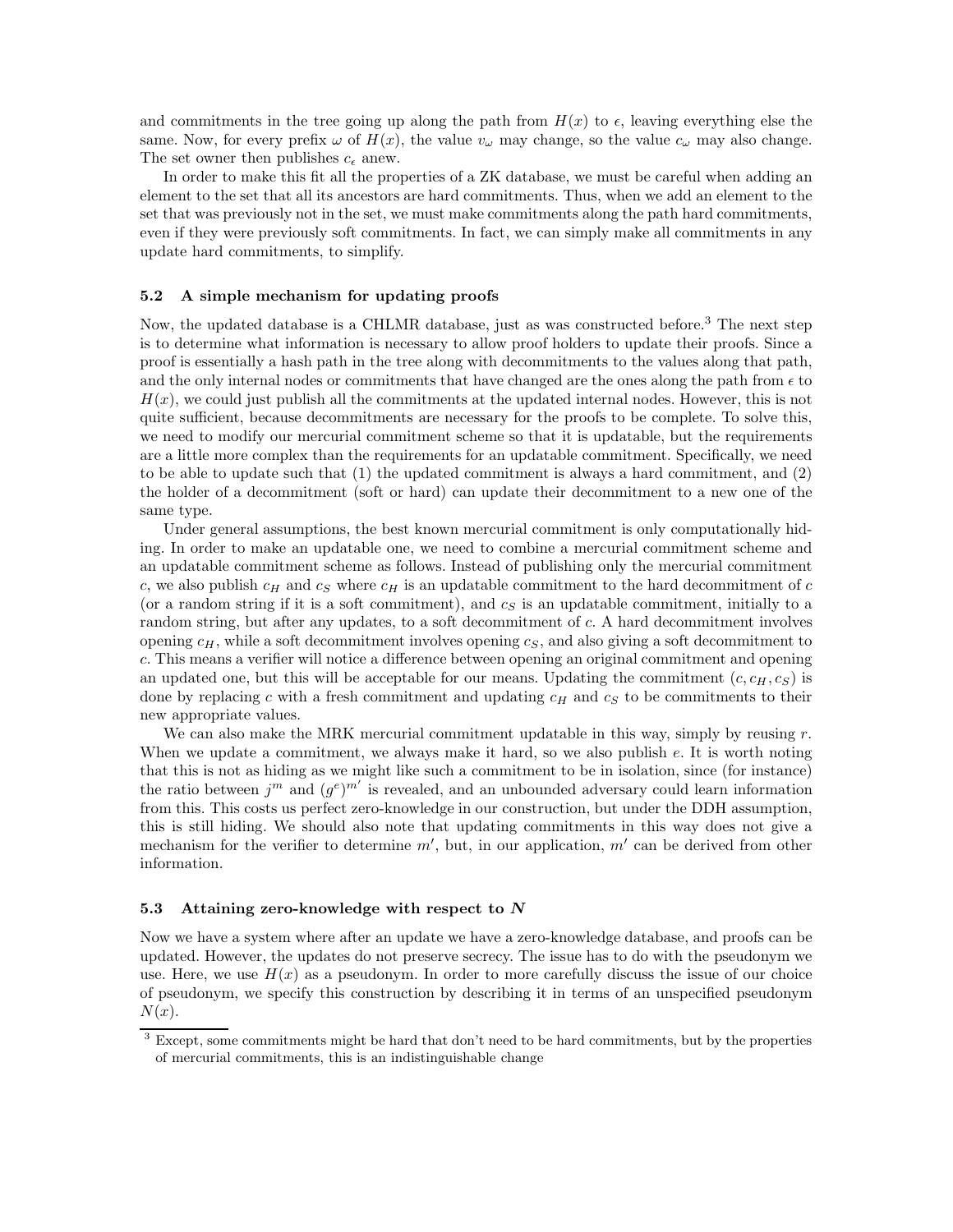- Commit $(D, 1^k, \sigma)$ : Run the database commitment algorithm but instead of using  $H(x)$  to define an element's position in the tree, use  $N(x)$ .
- Prove $(D, 1^k, \sigma, PK, SK, x)$ : run the database proof algorithm, looking for x at position  $N(x)$  to obtain  $\pi_x$ .
- DBUpdate( $D, 1^k, \sigma, PK, SK, x, y$ ): create a new commitment  $c_{N(x)}$  to  $v_{N(x)} = H(y)$ . Recursively, for each  $\omega$  that is a prefix of  $N(x)$ , update  $c_{\omega}$  to be a hard commitment of  $v_{\omega}$ . Compute  $PK' = c_{\epsilon}$ , update  $SK'$  by remembering all the new decommitment information, and compute  $U = {\omega, c_{\omega}}$ for all prefixes  $\omega$  of  $N(x)$ .
- Verify( $1^k$ ,  $\sigma$ ,  $PK$ ,  $x$ ,  $\pi_x$ ): run the proof verifying algorithm to verify  $\pi_x$ , using  $N(x)$  instead of  $H(x)$ , and check the value given as  $N(x)$  to be sure it is correct.
- PUpdate( $1^k, \sigma, PK, PK', U, x, \pi_x$ ): if U is an update about  $N(x)$ , output  $\perp$ . (Note that  $N(x)$  would be known from  $\pi_x$ .) Otherwise, for every  $\omega$  that is a prefix of  $N(x)$  and is included in U, we have a decommitment to the old  $c_{\omega}$ , so we update our decommitment. For every  $\omega$  that is a sibling along the path, we change our value of  $c_{\omega}$  to the value of  $c_{\omega}$  given in the update U. Finally, we check our updated proof, and reject if it does not yield the same value, otherwise we outpud  $\pi'_x$ , our updated proof.

**Theorem 1.** This scheme is a secure zero-knowledge transparently updatable database with respect to  $N$ .

**Proof.** Due to space constraints, we only provide a proof sketch here. A more detailed proof may be found in appendix C.

Completeness of this construction should be clear. Since the form of any database commitment and proof are just as in [2] except with a different scheme to assign database locations to database keys, soundness here follows from the soundness of their construction and the uniqueness of the mapping  $x \mapsto N(x)$ .

For zero-knowledgeness we must show a simulator that has the required properties. First of all, the simulator generates  $\sigma$  so that the mercurial commitment simulator can be used (that is, the simulator can break the binding property of the scheme). The simulator then generates a soft commitment  $c_{\epsilon}$  and publishes it.

When the simulator is asked for a proof that  $D(x) = y$  and is given x and  $N(x)$ , it simply does exactly as the CHLMR database simulator does, except that the path is a path from  $\epsilon$  to  $N(x)$ . When the simulator is asked to update a value with a given pseudonym  $n$ , it performs an update just as DBU pdate would, using  $y = \epsilon$ , creating  $c_{\omega}$  values for each  $\omega$  that is a prefix of n for which  $c_{\omega}$ was not already determined in a proof. (Note that DBUpdate does not need to know  $x$  if it knows  $N(x)$ .)

The values given in the proofs issued by the system are just sequences of commitments, decommitted to the correct values, so the distribution of the proofs given by the simulator and those given by the real prover are indistinguishable. The distribution of updates is also identical except that the simulator always sets  $y = \epsilon$ . However, the only value that depends directly on y is  $c_{N(x)}$  which is a (fresh) commitment, so in fact the distribution of update strings is also indistinguishable. Thus, we achieve zero-knowledge.

#### **5.4 Attaining security in the random oracle model**

We now have a system that gives a transparently updatable zero-knowledge database with respect to N for an unspecified N. Unfortunately, we cannot simply specify  $N = N_P$  and be done, because  $N_P$  cannot be computed in a way verifiable to the user. This problem can be solved by assuming the random oracle model. The idea is that we use a random oracle that may be controlled by the simulator to compute  $N(x)$ . It should be clear that a random oracle computed on x and a random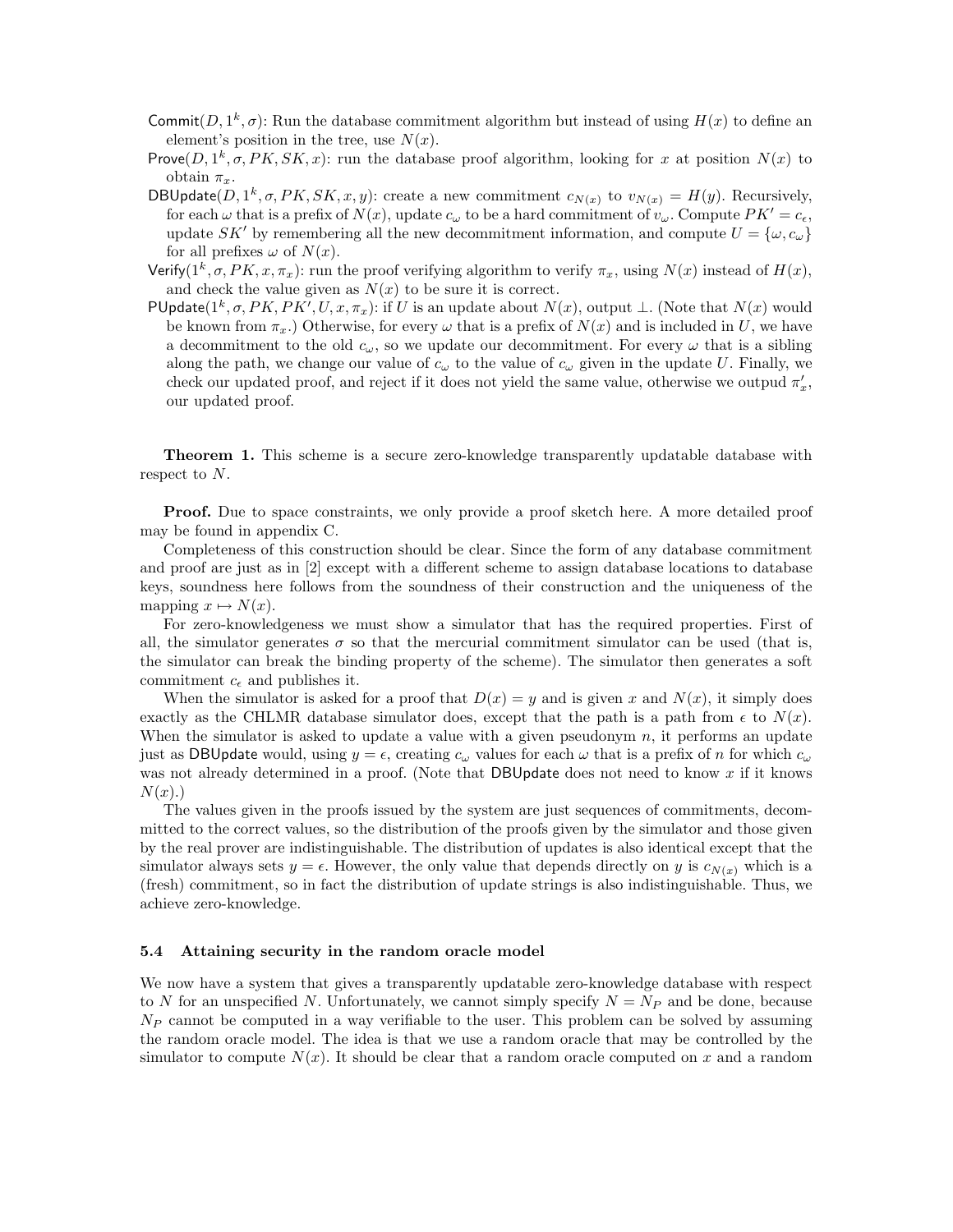oracle computed on  $N_P(x)$  are identical. Thus, the simulator simulates the random oracle on input  $N_P(x)$  by evaluating a random function on it. By doing this, the simulator may naturally compute  $N(x)$  knowing only  $N_P(x)$ . Thus, such a simulator shows that if we use a random oracle as  $N(x)$ , our construction is secure.

#### **5.5 Implementing the random oracle**

Using the random oracle model has significant problems. First of all, random oracles are generally implemented by collision-resistant hash functions, but this cannot always be done securely. There is also an issue of pseudonym collisions, which we discuss this issue in appendix D.

Most importantly, though, we cannot simply use a public hash function here, because doing so would allow the adversary to query the pseudonym function, but it was one of our security requirements that the adversary not be able to do this. Ideally, the adversary should only be able to learn if a particular update was about x by querying the database at  $x$ .

The pseudonym function we propose to use is  $H^*(x) = H(f(H(x)))$  where H is a hash function and f is a verifiable random function. We will still assume that  $H$  is a random oracle, but now, even if H is a random oracle, the adversary cannot query  $H^*$ . Before we jump into the security proof for this pseudonym, we must modify our construction slightly, because  $H^*(x)$  cannot be computed by the verifier.

- In Commit we also run GenVRF and make the public key  $PK_f$  part of the public key, and keep  $SK_f$  as part of the secret key.
- $-$  In Prove $(D, 1^k \sigma, PK, SK, x)$ , we also give  $\pi'_x =$  ProveVRF $(SK_f, H(x))$  and  $z =$ ComputeVRF $(SK_f, H(x))$ .
- **−** In Verify, we additionally run VerVRF( $PK_f$ ,  $H(x)$ ,  $z$ ,  $\pi'_x$ ) and check that  $H^*(x) = H(z)$  before accepting.

This fits nicely into our original specification; we are simply expanding the idea of what it means to check that  $H^*(x)$  is correctly computed.

**Theorem 2.** This construction is secure in the random oracle model.

**Proof.** Again, we give only a sketch of the proof, due to space constraints. See appendix C for a full proof.

Completeness is already established by our proof of Theorem 1. To prove soundness, we need only note that the pseudonym  $H^*(x)$  that will be verified is unique, from the soundness property of the VRF.

Zero-knowledge is more of a challenge. We give a simulator with respect to  $N_P$  that gives us computational zero-knowledge. First, the simulator makes  $\sigma$  and the database commitment  $c_{\epsilon}$  just as the previous simulator does. The simulator then runs GenVRF to generate  $(PK_f, SK_f)$ , and publishes  $(PK_f, c_{\epsilon})$  as the database commitment.

The simulator must answer three kinds of messages: random oracle queries, database queries, and update queries. The simulator maintains two random functions,  $H$  and  $H'$ , with the idea that  $H'(N_P(x)) = H(f(H(x)))$ . When the simulator receives an update query, it computes  $H^*(x) =$  $H'(N_P(x))$ . When the simulator receives a database query, the simulator computes  $H(x)$ , and then computes  $z = f_{SK_f}(H(x))$ , and then sets  $H(z) = H'(N_P(x))$  and fakes a proof that the value stored at  $H^*(x) = H'(N_P(x))$  is y, just as the simulator does in theorem 1.

The illusion that  $H'(N_P(x)) = H(f_{SK_f}(H(x)))$  is maintained as long as  $H(z)$  is not already defined to be something else when the simulator tries to set  $H(z) = H'(N_P(x))$ . However, if this happens with non-negligible probability, it must be because either we have found an f-collision with non-negligible probability, or because the adversary has queried  $H(z)$  separately. In either case,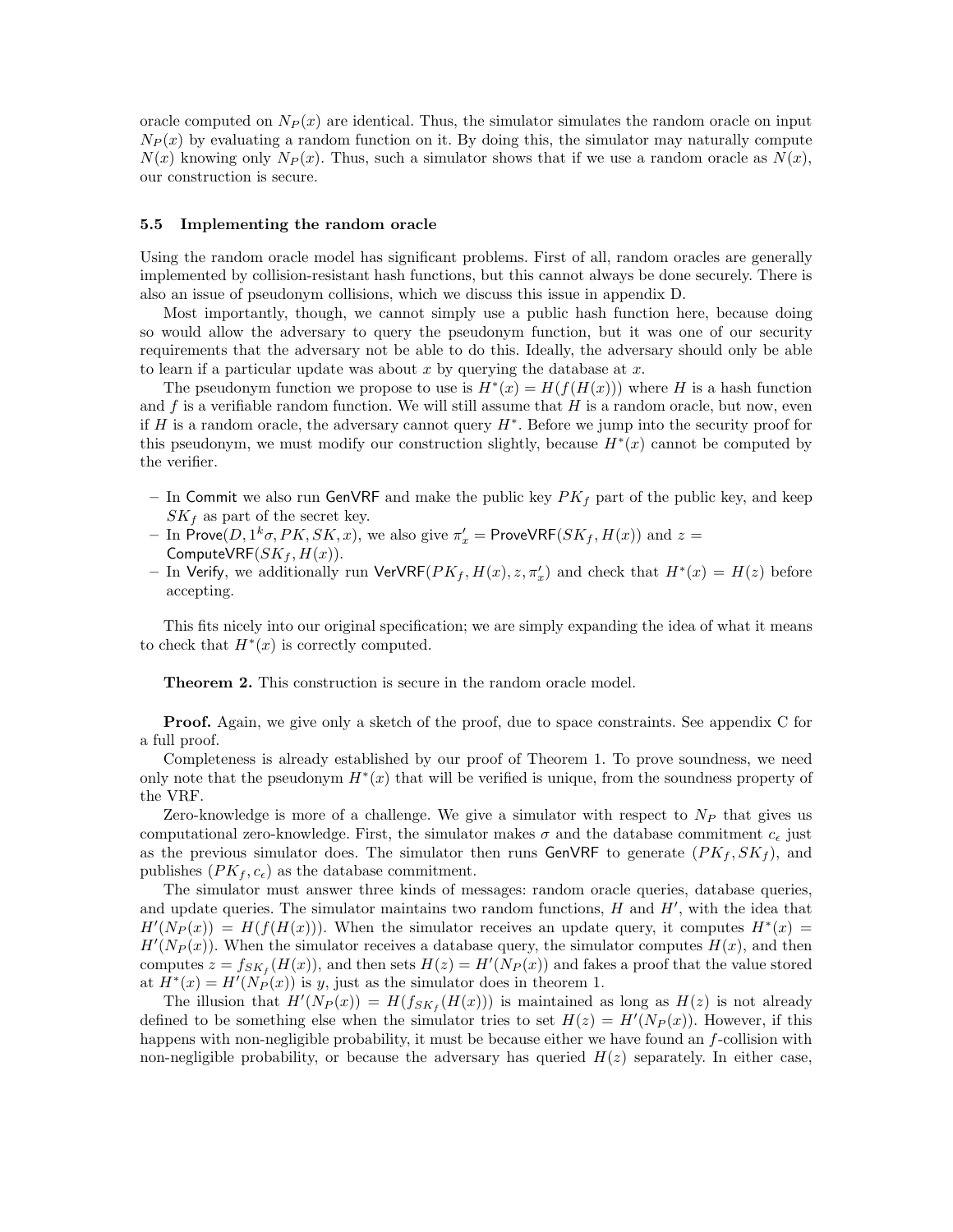we can use such an adversary to break the pseudorandomness of  $f$ . Because ultimately, the zeroknowledge property of our scheme may be defeated by defeating the pseudorandomness of  $f$ , we only get computational zero-knowledge.

We note that if we restrict the adversary a bit further, we can actually remove the random oracle assumption. Specifically, if we require that whenever the adversary requests an update about  $x$ , that either the adversary has already queried the database at x, or the adversary will *never* query the database about  $x$ , then we can prove zero-knowledge without the random oracle. We can also remove the random oracle if we use general NIZK proofs. We discuss this further in appendix E.

## **6 Efficiency**

Our proposal for the mecahnics of a transparently updatable database embeds the idea that for each update (even of a single element) to the database, a public update string is published, and that for each update string that is published, each user updates each of their proofs. Given this syntax, our performance is optimal in terms of the number of updates: each update induces additional work for both the database owner and the user, but the amount of work per update is independent from the number of updates. However, the total amount of work a user must do to maintain a proof is linear in the number of updates. In appendix F we describe some minor efficiency improvements along these lines.

## **7 Conclusion and open problems**

We have given a secure construction of a transparently updatable zero-knowledge database that is both efficient and practical in the random oracle model. For our construction to be secure, we must assume the existence of a VRF, and that mercurial commitments exist. The most practical construction that arises from this work is the extension of the original Micali-Rabin-Kilian construction, which requies the discrete logarithm assumption. These two assumptions can be combined by using the VRF of Dodis and Yampolskiy [3], which relies on a more restrictive assumption than the discrete logarithm assumption.

Some open problems that may be of interest would be to construct:

- **–** Zero-knowledge transparently updatable databases with stronger security or more general assumptions
- **–** More efficient and/or perfect zero-knowledge opaque updates.
- **–** Zero-knowledge databases the can be efficiently updated both transparently and opaquely.

## **Acknowledgements**

The author sincerely and deeply thanks Susan Hohenberger, Anna Lysyanskaya, Silvio Micali, and Adam Smith for their helpful comments. The author also especially wishes to thank the anonymous program committee members who have provided useful feedback.

## **References**

- 1. Manuel Blum, Alfredo De Santis, Silvio Micali, and Giuseppe Persiano. Noninteractive zero-knowledge. *SIAM Journal on Computing*, 20(6):1084–1118, December 1991.
- 2. Melissa Chase, Alex Healy, Anna Lysyanskaya, Tal Malkin, and Leonid Reyzin. Mercurial commitments with applications to zero-knowledge sets. In *Advances in Cryptology—EUROCRYPT 2005*, Lecture Notes in Computer Science. Springer-Verlag, 22 – 26 May 2005.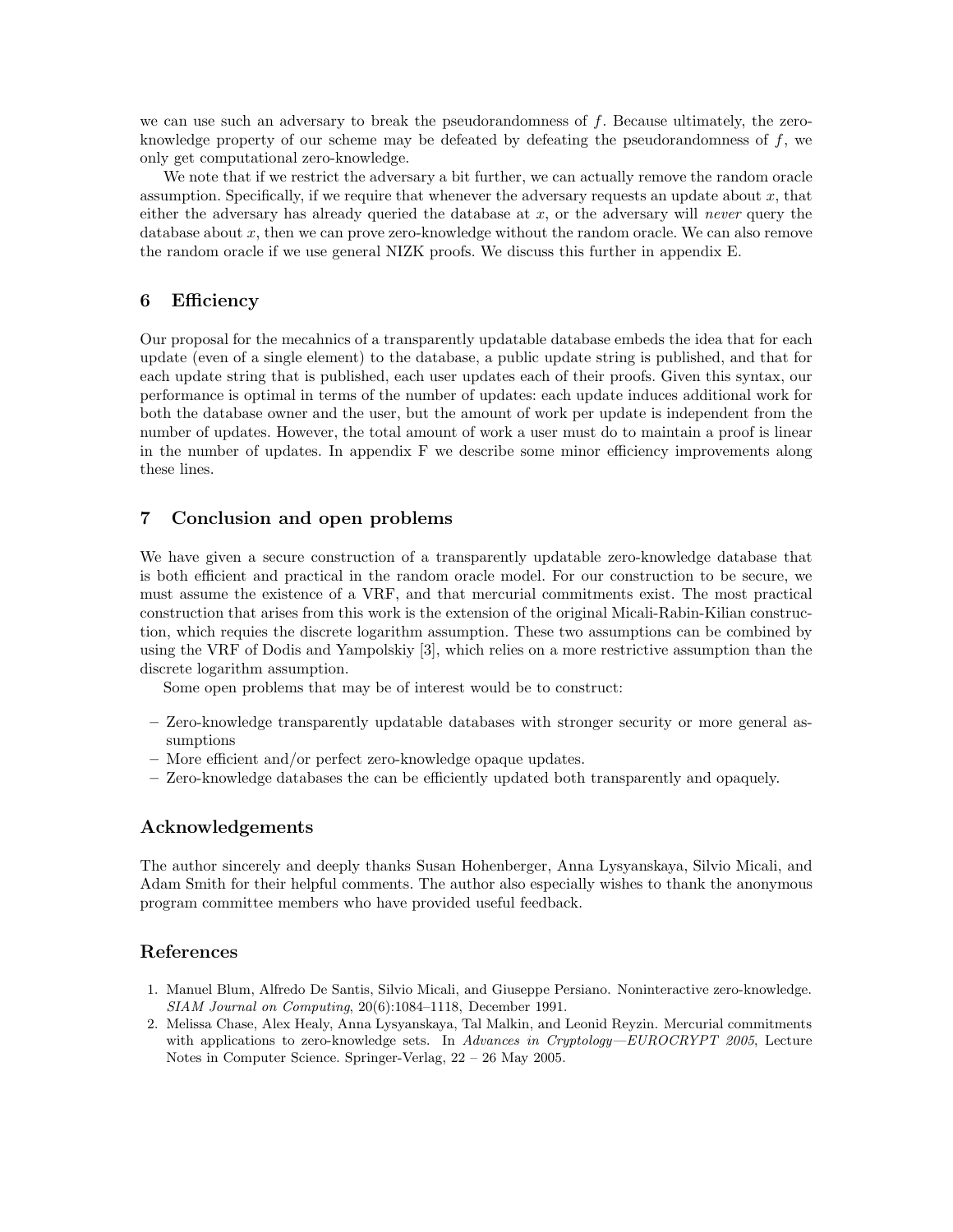- 3. Yevgeniy Dodis and Aleksandr Yampolskiy. A verifiable random function with short proofs and keys. In Serge Vaudenay, editor, *8th International Workshop on Theory and Practice in Public Key Cryptography*, volume 3386 of *lncs*, pages 416–432. Springer-Verlag, 2005.
- 4. Oded Goldreich, Silvio Micali, and Avi Wigderson. Proofs that yield nothing but their validity or all languages in NP have zero-knowledge proof systems. *Journal of the ACM*, 38(1):691–729, 1991.
- 5. J. Kilian. Efficiently committing to databases. TR 97-040, NEC Research Institute, 1997.
- 6. Anna Lysyanskaya. Unique signatures and verifiable random functions from the DH-DDH separation. In Moti Yung, editor, *Advances in Cryptology—CRYPTO 2002*, Lecture Notes in Computer Science. Springer-Verlag, 2002.
- 7. Ralph C. Merkle. A certified digital signature. In G. Brassard, editor, *Advances in Cryptology— CRYPTO '89*, volume 435 of *Lecture Notes in Computer Science*, pages 218–238. Springer-Verlag, 1990, 20–24 August 1989.
- 8. Silvio Micali and Michael Rabin. Hashing on strings, cryptography, and protection of privacy. In *Proceedings of Compression and Complexity of Sequences*, page 1, Los Alamitos, California, 11–13 June 1997. IEEE Computer Society.
- 9. Silvio Micali, Michael Rabin, and Joseph Kilian. Zero-knowledge sets. In *44th Annual Symposium on Foundations of Computer Science*, Cambridge, MA, October 2003. IEEE.
- 10. Silvio Micali, Michael Rabin, and Salil Vadhan. Verifiable random functions. In *40th Annual Symposium on Foundations of Computer Science*, pages 120–130, New York, October 1999. IEEE.
- 11. R. Ostrovsky, C. Rackoff, and A. Smith. Efficient proofs of consistency for generalized queries on a committed database. In *Proceedings of ICALP 2004*, 2004.
- 12. Torben Pryds Pedersen. A threshold cryptosystem without a trusted party (extended abstract). In D. W. Davies, editor, *Advances in Cryptology—EUROCRYPT 91*, volume 547 of *Lecture Notes in Computer Science*, pages 522–526. Springer-Verlag, 8–11 April 1991.

## **Appendix A: Formal definitions for opaque updates**

These definitions are closely derived from [9]. Here, we formalize the definitions described in section 3.2.

### **Updatable database simulators**

Let Sim be a probabilistic polyonomial-time oracle Turing machine. We say that Sim is an updatable database *simulator* (or UDB simulator) if it computes as follows, relative to an *external* database D and pseudonym function N:

- 1. In its first execution,  $\mathsf{Sim}^N$  outputs three strings,  $\sigma, PK$ , and  $SK$ .
- 2. In a subsequent execution on input SK and a triple  $(x, D(x), N(x))$ , Sim<sup>N</sup> $(SK, x, D(x), N(x))$ outputs a string  $\pi_x$ .
- 3. In a subsequent execution on input SK and n,  $\text{Sim}^N(SK, n)$  computes  $PK', SK', U$  where  $SK'$ becomes the new secret key, and  $PK'$  and U are outputs. When this happens, D may change at up to one input, namely an x such that  $N(x) = n$ .

### **Transparently updatable zero-knowledge databases**

Let (Commit, Prove, DBUpdate, Verify, PUpdate) be a TUDB system where all the Turing machines in the quintuple run in probabilistic polynomial time. We say that (Commit, Prove, DBUpdate, Verify, PUpdate) is a *zero-knowledge transparently updatable database system* (or ZKTUDB system) if there exists a UDB simulator Sim and a constant c such that

1. *Completeness.*  $\forall$  database  $D, \exists \nu$  negligible such that  $\forall k, \forall r, s, t$  such that  $0 \leq s \leq r \leq k^c$ ,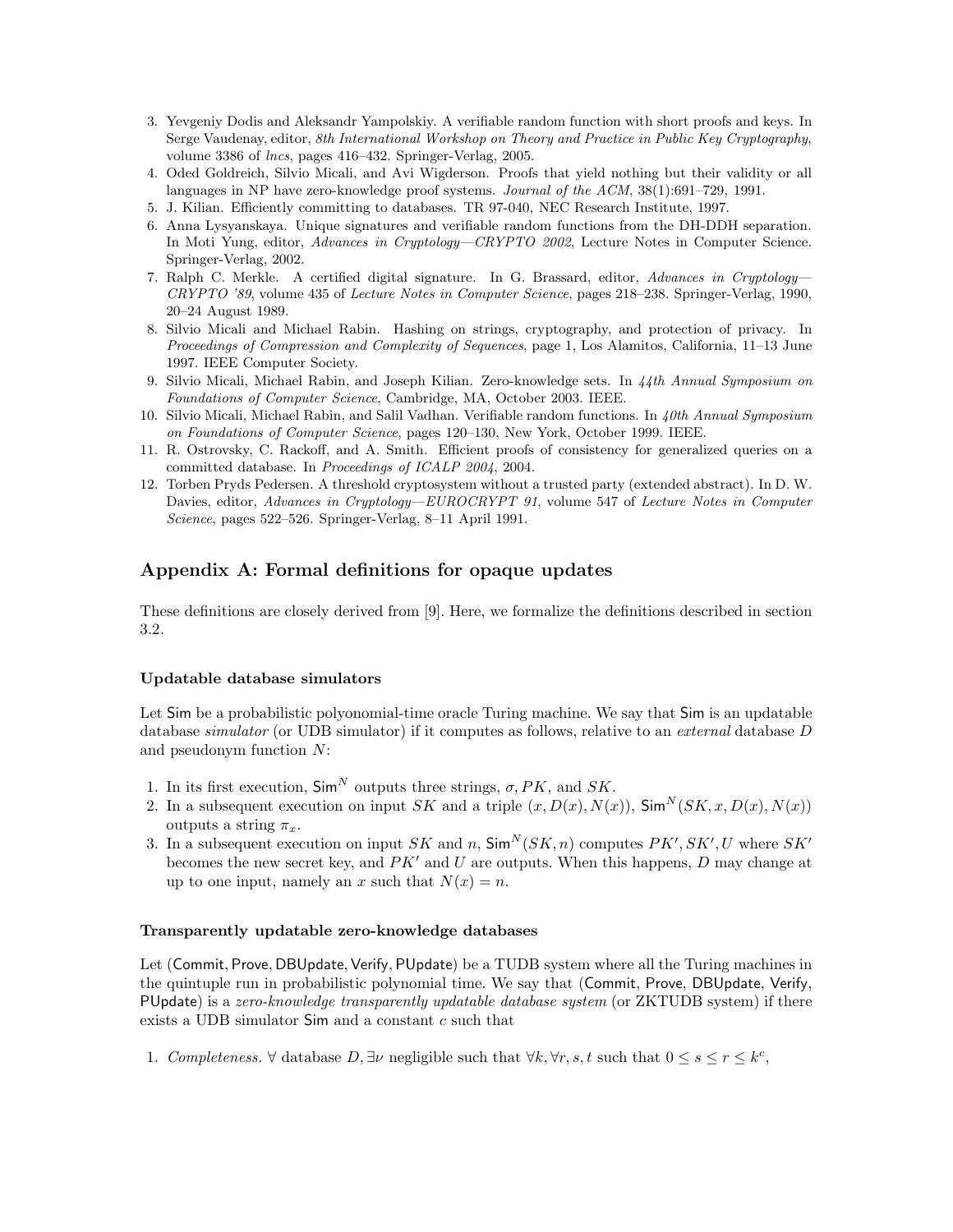$$
Pr[\ \sigma \leftarrow \{0,1\}^{k^c}; (PK, SK) \leftarrow \text{Commit}(D, 1^k, \sigma);\nx_1 \leftarrow \{0,1\}^{\leq t}; y_1 \leftarrow \{0,1\}^{\leq t}; \dots; x_r \leftarrow \{0,1\}^{\leq t}; y_r \leftarrow \{0,1\}^{\leq t}; x \leftarrow \{0,1\}^{\leq t};\n(PK', SK', U) \leftarrow \text{DBUpdate}(D, 1^k, \sigma, PK, SK, (x_1, y_1)); PK \leftarrow PK'; SK \leftarrow SK';\nD(x_1) \leftarrow y_1; \dots; \n(PK', SK', U) \leftarrow \text{DBUpdate}(D, 1^k, \sigma, PK, SK, (x_s, y_s)); PK \leftarrow PK'; SK \leftarrow SK'; \nD(x_s) \leftarrow y_s; \pi_x \leftarrow \text{Prove}(D, 1^k, \sigma, PK, SK, x); \n(PK', SK', U) \leftarrow \text{DBUpdate}(D, 1^k, \sigma, PK, SK, (x_{s+1}, y_{s+1})); SK \leftarrow SK'; D(x_{s+1}) \leftarrow y_{s+1}; \pi_x \leftarrow \text{Plydate}(1^k, \sigma, PK, PK', U, x, \pi_x); PK \leftarrow PK'; \n\cdots; \n(PK', SK', U) \leftarrow \text{DBUpdate}(D, 1^k, \sigma, PK, SK, (x_r, y_r)); SK \leftarrow SK'; D(x_r) \leftarrow y_r; \n\pi_x \leftarrow \text{Plydate}(1^k, \sigma, PK, PK', U, x, \pi_x); PK \leftarrow PK'; \ny \leftarrow \text{Verify}(1^k, \sigma, PK, x, \pi_x) : \nif  $\exists l$  such that  $s < l \leq r$  and  $x_l = x$  then  $\pi_x = \bot$ , otherwise  $y = D(x) > 1 - \nu(k)$ .
$$

Here,  $s$  is the number of updates before the proof is given, and  $r$  is the number of updates total. 2. *Soundness.*  $\forall x \in \{0,1\}^*$  and  $\forall P'$  probabilistic polynomial time,  $\exists \nu$  negligible such that  $\forall k$ ,

- $Pr[ \quad \sigma \leftarrow \{0,1\}^{k^c}; (PK, x, \pi_1, \pi_2) \leftarrow P'(1^k, \sigma);$  $y_1 \leftarrow \mathsf{Verify}(1^k, \sigma, PK, x, \pi_1); y_2 \leftarrow \mathsf{Verify}(1^k, \sigma, PK, x, \pi_2):$  $reject \notin \{y_1, y_2\} \land y_1 \neq y_2] \leq \nu(k),$
- 3. *Zero-knowledge with respect to* N.  $\forall A$  acceptable adversaries,  $\forall k$ , View $(k) \approx$  View $'(k)^4$  where

View(k) =  
\nView<sub>A</sub>{
$$
\sigma \leftarrow \{0, 1\}^{k^c}; (D, s_0) \leftarrow A(1^k, \sigma);
$$
  
\n $(PK, SK) \leftarrow$  Commit( $D, 1^k, \sigma$ );  $z_0 \leftarrow PK;$   
\n $(w_1, s_1) \leftarrow A(s_0, z_0);$   
\nIf  $w_1 = \text{Update}(x_1, y_1),$   
\n $(PK'_1, SK'_1, U_1) \leftarrow \text{DBUpdate}(D, 1^k, \sigma, PK, SK, x_1, y_1); SK \leftarrow SK'_1; PK \leftarrow PK'_1; D(x_1) \leftarrow y_1; z_1 \leftarrow (PK'_1, U_1);$   
\nElse if  $w_1 = \text{Query}(x_1), \pi_1 \leftarrow \text{Prove}(D, 1^k, \sigma, PK, SK, x_1); z_1 \leftarrow \pi_1;$   
\n $(w_2, s_2) \leftarrow A(s_1, z_1);$   
\n...}

and

View'
$$
(k)
$$
 =  
\nView<sub>A</sub>{ $(\sigma, PK, SK) \leftarrow \text{Sim}^N(1^k)$ ;  $(D, s_0) \leftarrow A(1^k, \sigma)$ ;  
\n $z_0 \leftarrow PK$ ;  
\n $(w_1, s_1) \leftarrow A(s_0, z_0)$ ;  
\nIf  $w_1 = \text{Update}(x_1, y_1)$ ,  
\n $(PK'_1, SK'_1, U_1) \leftarrow \text{Sim}^N(SK, N(x_1))$ ;  $SK \leftarrow SK'_1$ ;  $PK \leftarrow PK'_1$ ;  
\n $D(x_1) \leftarrow y_1$ ;  $z_1 \leftarrow (PK'_1, U_1)$ ;  
\nElse if  $w_1 = \text{Query}(x_1), \pi_1 \leftarrow \text{Sim}^N(SK, x_1, D(x_1), N(x_1))$ ;  $z_1 \leftarrow \pi_1$ ;  
\n $(w_2, s_2) \leftarrow A(s_1, z_1)$ ;  
\n...}

 $\frac{4}{4}$  As usual,  $\approx$  may refer to computational indistinguishability (in which case the system is said to be "computationally zero-knowledge"), statistical closeness ("statistical zero-knowledge"), or equality ("perfect zero-knowledge"). For computational indistinguishability, *A* must be a polynomial-time adversary. For statistical or perfect indistinguishability, we do not limit *A*'s power.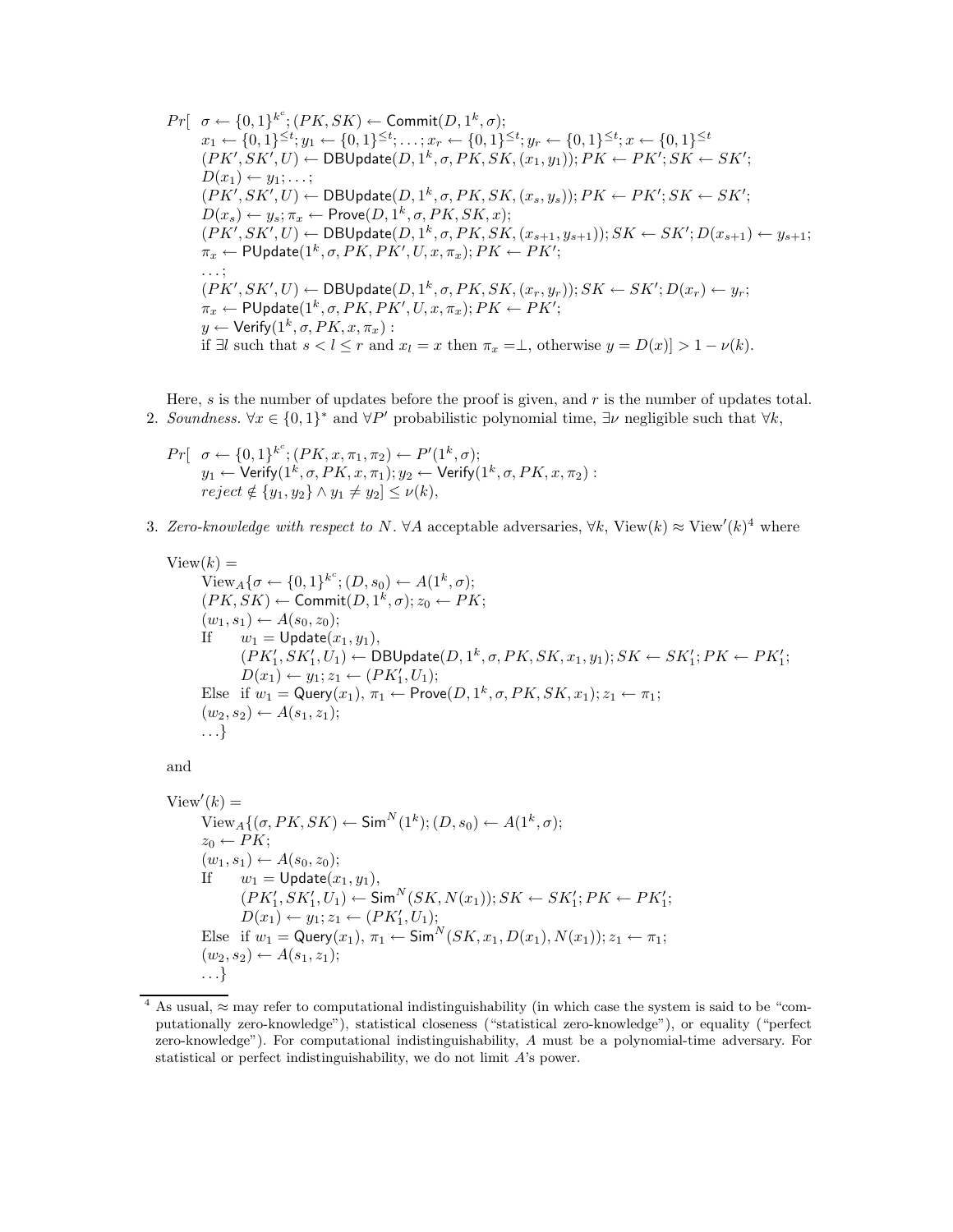## **Appendix B: Opaquely updatable zero-knowledge databases**

We define opaquely updatable zero-knowledge databases, and present a solution following ideas from Rackoff, Ostrovsky, and Smith [11] that is inefficient and relies on general non-interactive zeroknowledge proofs. We do not present any practical, efficient method better than simply committing the updated database from scratch; indeed, we view this as an important open problem.

An opaquely updatable database system (or OUDB system) is a quadruple of algorithms (Commit, Prove, DBUpdate, Verify) which satisfy the properties properties of a TUDB system, except that DBUpdate outputs only  $PK', SK'.$ 

Zero-knowledge opaquely updatable databases are defined similarly to transparently updatable ones. Let (Commit, Prove, DBUpdate, Verify) be a UDB system where all the Turing machines in the quadruple run in probabilistic polynomial time. We say that (Commit, Prove, DBUpdate, Verify) is a *zero-knowledge opaquely updatable database system* (or ZKOUDB system) if there is a UDB simulator Sim and a constant c such that the following four properties are satisfied:

1. *Perfect completeness.*  $\forall$  database  $D, \forall r, \forall$  sequences of updates  $(x_1, y_1), \ldots, (x_r, y_r)$ , and  $\forall x \in$  $[D] \cup \{x_1, \ldots, x_r\},\$ 

$$
\begin{array}{ll} Pr[ \quad \sigma \leftarrow \{0,1\}^{k^c}; (PK, SK) \leftarrow \mathsf{Commit}(D, 1^k, \sigma); \\ & (PK', SK', U) \leftarrow \mathsf{DBUpdate}(D, 1^k, \sigma, PK, SK, (x_1, y_1)); PK \leftarrow PK'; SK \leftarrow SK'; \\ & D(x_1) \leftarrow y_1; \dots; \\ & (PK', SK', U) \leftarrow \mathsf{DBUpdate}(D, 1^k, \sigma, PK, SK, (x_r, y_r)); PK \leftarrow PK'; SK \leftarrow SK'; \\ & D(x_r) \leftarrow y_r; \pi_x \leftarrow \mathsf{Prove}(D, 1^k, \sigma, PK, SK); \\ & y \leftarrow \mathsf{Verify}(1^k, \sigma, PK, x, \pi_x); \\ & y = D(x)] = 1. \end{array}
$$

- 2. *Soundness.* (Commit, Prove, DBUpdate, Verify) satisfies the soundness property of a ZKTUDB.
- 3. *Zero-knowledge.* (Commit, Prove, Verify) satisfies the zero-knowledge properties of a ZK database. We actually want zero-knowledge to hold for an adversary that can adaptively ask for queries and updates, but we capture the difference in our definition of update secrecy.
- 4. *Update secrecy*. For all appropriate A,  $View(k) \approx View'(k)$  where:

View(k) =  
\nView<sub>A</sub>{
$$
\sigma \leftarrow \{0,1\}^{k^c}; (D, s_0) \leftarrow A(\sigma); (PK, SK) \leftarrow \text{Commit}(D, 1^k, \sigma);
$$
  
\n $z_0 \leftarrow PK; (w_1, s_1) \leftarrow A(s_0, z_0);$   
\nIf  $w_1 = \text{Update}(x_1, y_1),$   
\n $(PK', SK') \leftarrow \text{DBUpdate}(D, 1^k, \sigma, PK, SK, x_1, y_1); SK \leftarrow SK'; PK \leftarrow PK';$   
\n $D(x_1) \leftarrow y_1; z_1 \leftarrow PK';$   
\nElse if  $w_1 = x_1, \pi_1 \leftarrow \text{Prove}(D, 1^k, \sigma, PK, SK, x_1); z_1 \leftarrow \pi_1;$   
\n $(w_2, s_2) \leftarrow A(s_1, z_1);$   
\n...}

and

View'
$$
(k)
$$
 =  
\nView<sub>A</sub>{ $\sigma \leftarrow \{0,1\}^{k^c}; (D, s_0) \leftarrow A(\sigma); (PK, SK) \leftarrow \text{Commit}(D, 1^k, \sigma);$   
\n $z_0 \leftarrow PK; (w_1, s_1) \leftarrow A(s_0, z_0);$   
\nIf  $w_1 = \text{Update}(x_1, y_1),$   
\n $D(x_1) \leftarrow y_1; (PK', SK') \leftarrow \text{Commit}(D, 1^k, \sigma); SK \leftarrow SK'; PK \leftarrow PK';$   
\n $z_1 \leftarrow PK';$   
\nElse if  $w_1 = x_1, \pi_1 \leftarrow \text{Prove}(D, 1^k, \sigma, PK, SK, x_1); z_1 \leftarrow \pi_1;$   
\n $(w_2, s_2) \leftarrow A(s_1, z_1);$   
\n...}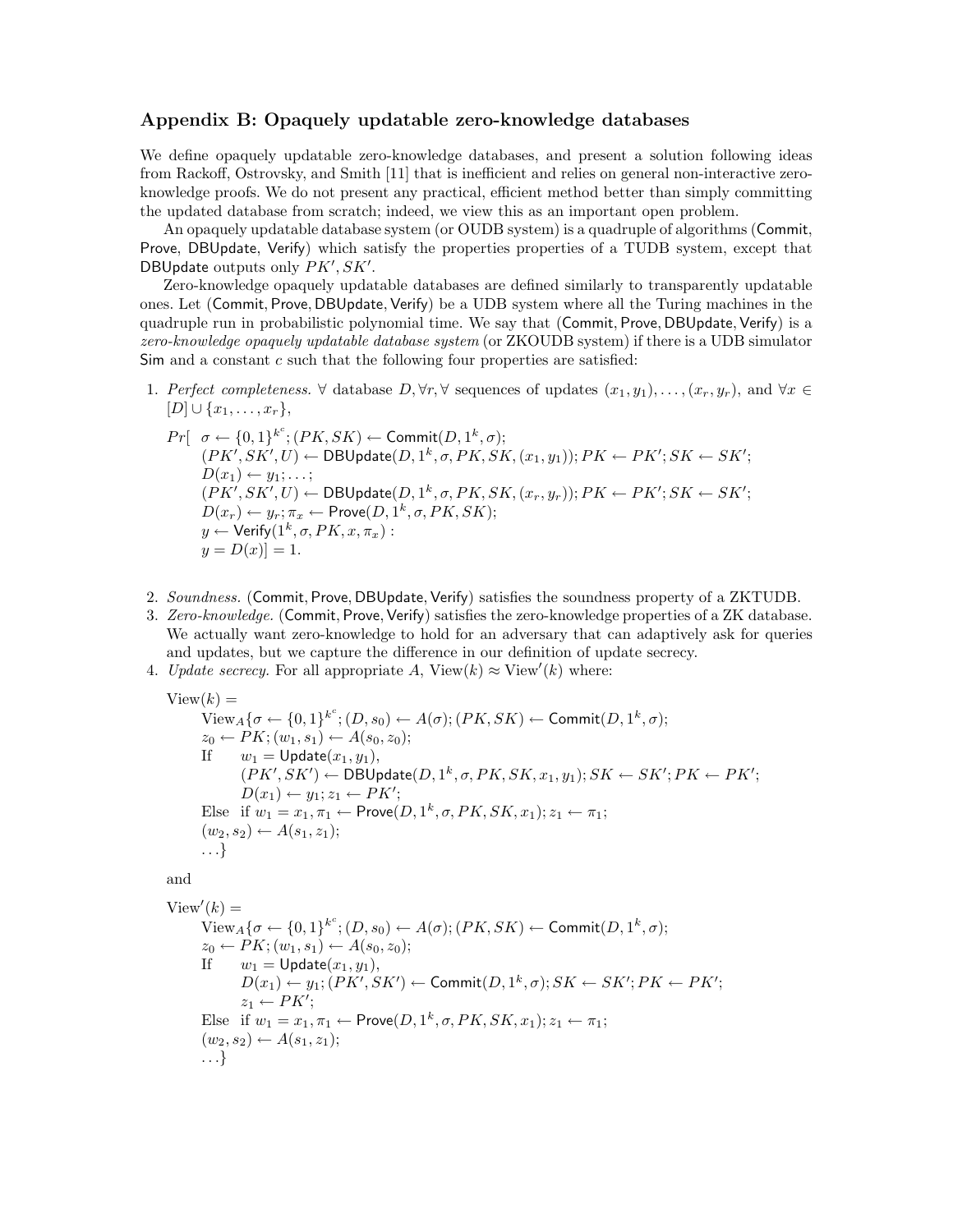Again, appropriate adversaries are polynomial-time adversaries for computational indistinguishability, and unbounded adversaries otherwise.

#### **Opaquely updatable construction**

To create an opaquely updatable zero-knowledge database, following Rackoff, Ostrovsky, and Smith [11], we modify the CHLMR construction as follows. Instead of sending a proof  $\pi_x$  to the verifier, we give  $D(x)$  and a non-interactive zero-knowledge proof of knowledge relative to  $\sigma$  of knowledge of  $\pi_x$  such that  $\pi_x$  is a valid proof. To update, we just update the values where required, but do not publish any of the updated values. We clearly have zero-knowledge: in order to simulate, we just randomly create  $c_{\epsilon}$  initially and each time we are asked to update we create a new random commitment, and any time we are asked to give a proof, we provide a faked non-interactive zeroknowledge proof. Furthermore,  $c_{\epsilon}$  form a random commitment whether or not they were generated from DBUpdate, so we have update secrecy as well, and soundness and completeness follow from these same properties of CHLMR databases.

However, such non-interactive zero-knowledge proof systems are also only computational zeroknowledge. In addition, much effort was taken by Micali, Rabin, and Kilian to avoid both computational zero-knowledge and the need for general non-interactive zero-knowledge proofs. The large amount of inefficiency added to the system may even overbalance the objection to the solution of recommitting the database from scratch. We consider it a significant open problem to construct an efficient and practical opaquely updatable zero-knowledge databases.

## **Appendix C: Detailed proof of security**

**Proof of Theorem 1.** To prove theorem 1, we must make a minor additional asusmption, and prove several things.

First of all, note that when an update occurs, the only difference between the secret information in our construction and the secret information in a CHLMR database is that in our construction, it may be that for some internal nodes  $\omega$  which have no descendents in the tree,  $c_{\omega}$  is a hard commitment rather than a soft one. However, that is unimportant as proofs involving such an  $\omega$ as a node on the path will always be of nonmembership, and so only soft decommitments will be revealed.

To prove completeness, note that when the database is updated, part of an old proof about a different element will include path elements that have changed. However, such path elements are always published as part of the update information, so they can simply be replaced. Thus, the updated proof is valid. The only possible snag we can run into is that if  $N(x) = N(x')$  then an update about  $x'$  would prevent a proof about  $x$  from being properly updated. Barring this, as long as no updates have occurred about the element x since  $\pi_x$  was issued,  $\pi_x$  may be updated successfully. To deal with this issue we must assume that  $N(x)$  is such that collisions are unlikely to occur. This is certainly the case for all N we use.

To prove soundness, note that if a cheating prover were to be able to produce relative to a random  $\sigma$  a public key PK and two valid proofs  $\pi_1$  and  $\pi_2$  proving different results about  $D(x)$  for some particular x, then this same prover would violate the soundness of CHLMR databases.

To prove zero-knowledge, we describe the simulator. The simulator must do five things: it must create the string  $\sigma$ , it must provide the initial commitment, and it must provide proofs and updates when requested.

 $-$  To produce  $\sigma$ , PK, or to produce a proof that  $D(x) = y$ , the simulator runs just as the CHLMR simulator does, except using  $N(x)$  instead of  $H(x)$  to determine the location of key pairs.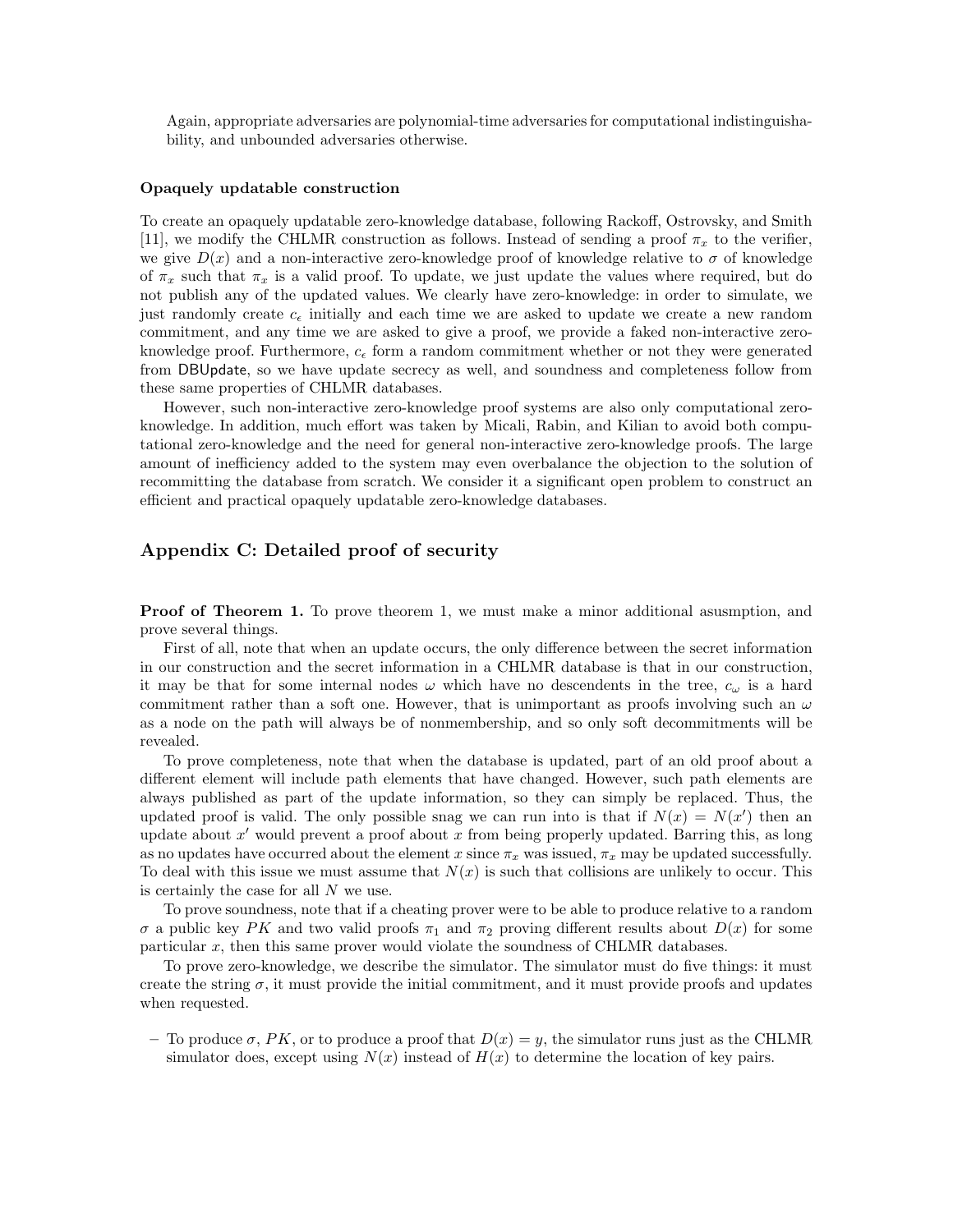– To produce an update on a pseudonym n, computes  $v_n = H(\epsilon)$  and computes a new commitment  $c_n$ .

The simulator then updates all the commitments along the path from  $\epsilon$  to n from soft to hard commitments, with the proper values to maintain the Merkle tree structure. The simulator incorporates any new decommitment information into SK .

Now, to prove that the view provided to the adversary in the real model is identical to that in the ideal model, we describe the view of the adversary. In the real world, the adversary sees the random string  $\sigma$ , and then after specifying D, the commitment  $c_{\epsilon}$ . Then, for each proof query, the adversary sees a proof about x which consists of an appropriate value  $v_{N(x)}$  and random commitments  $c_{\omega}$ to appropriate values, forming a hash authentication path to the root. For each update query, the adversary sees a pseudonym  $N(x)$ , a new commitment at  $N(x)$ , and for each proper prefix  $\omega$  of  $N(x)$ , a random updated commitment  $c_{\omega}$ . Furthermore, in the case of the discrete logarithm-based scheme, the adversary also sees  $e$  for each such  $\omega$ , which shows that all these commitments are hard commitments.

In the ideal world, the adversary sees the simulated  $\sigma$ , followed by a distribution exactly the same as in the real world, except that  $c_{N(x)}$  is a commitment to  $H(\epsilon)$  rather than  $H(y)$ . However, these commitments are hiding so this is indistinguishable from the view of the adversary in the real world. In fact, in the case of the discrete logarithm-based scheme, the views are identical, since the only difference is in what  $c_{\omega}$  commits to where  $\omega$  is a leaf, but  $c_{\omega}$  is a perfectly hiding commitment. Furthermore, the distribution of real  $\sigma$  values is identical to the distribution of simulated  $\sigma$  values by the perfect zero-knowledge property of the Micali-Rabin-Kilian simulator.

**Proof of Theorem 2.** To prove that the construction using  $N(x) = H(f_{SK_f}(H(x)))$  is strongly secure, we must prove that it satisfies completeness, soundness, and computational zero-knowledge with respect to  $N_P$  in the random oracle model.

Completeness is already established by the completeness proof of Theorem 1; the only difference here is that a VRF proof must be verified (note that indeed,  $N(x)$  here is unlikely to have collisions). However,  $N(x)$  does not change when x is updated, so this part of the proof may remain the same. To prove soundness, we need only note that the pseudonym  $N(x)$  that will be verified is unique from the soundness property of the VRF.

Zero-knowledge is more of a challenge. We give a simulator with respect to  $N_P$  that gives us computational zero-knowledge. First, the simulator makes  $\sigma$  and the database commitment  $c_{\epsilon}$  just as the CHLMR simulator does. The simulator then runs GenVRF to generate  $(PK_f, SK_f)$ , and publishes  $(PK_f, c_{\epsilon})$  as the database commitment. We must be careful to note here that  $N_P$  is not available as an oracle to the simulator, but  $N_P(x)$  is given without x for any update query, and  $N_P(x)$ is given with x for any database query.  $H^*(x)$  here refers to the value used in the construction; the actual pseudonym we are considering is  $N_P(x)$ .

The simulator maintains two random functions: H and H', with the idea that  $H'(N_P(x)) =$  $H(f(H(x)))$ . Whenever we say the simulator must "compute" (say)  $H(x)$ , the simulator looks to see if it has ever set  $H(x)$  to any particular value. If so, it outputs that value. If not, it generates a random value of the correct length, and notes the correspondence with x. There can never be a problem with the simulator computing a value  $H(x)$  or  $H'(x)$ .

When the simulator receives an update query, it computes  $H'(N_P(x))$ , and uses this value as  $H^*(x)$ .

When the simulator receives a database query on  $x, y, N_P(x)$ , the simulator computes  $H(x)$ , and then computes  $z = f_{SK_f}(H(x))$ , and then attempts to set  $H(z) = H'(N_P(x))$ . That is, if H is not defined at z,  $H(z)$  is set to be the value computed from  $H'(N_P(x))$ . Otherwise, if H' is not yet defined at  $N_P(x)$ ,  $H'(N_P(x))$  is set to be the value computed from  $H(z)$ . If  $H(z)$  and  $H'(N_P(x))$  are already defined and equal to each other, the simulator sets nothing. However, if  $H(z)$  and  $H'(N_P(x))$ are already defined and unequal, the simulator aborts. If the simulator does not abort, it fakes a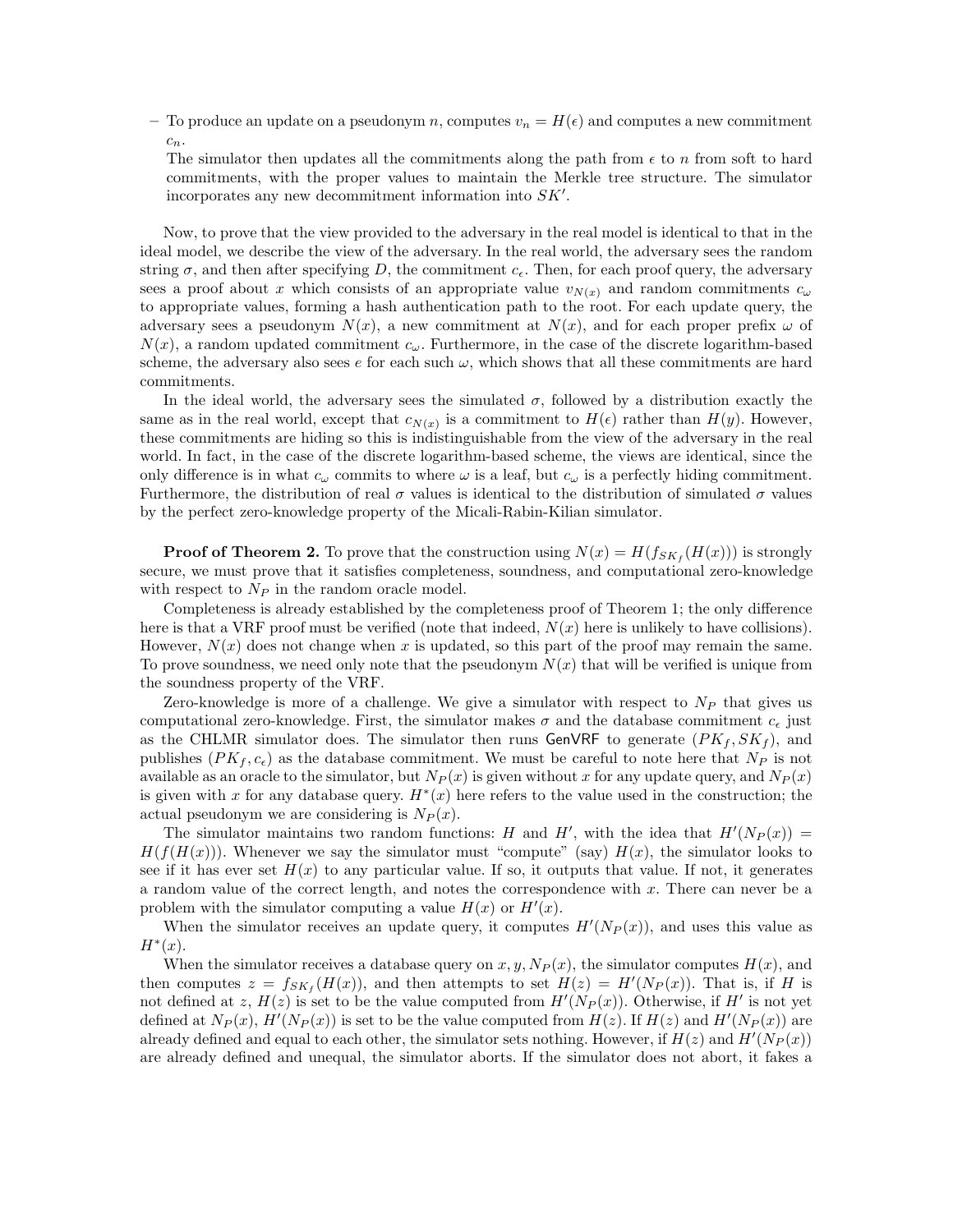proof that the value stored at  $H^*(x) = H(z) = H'(N_P(x))$  is y, just as the MRK simulator does, and provides the value z along with  $ProveVRF(SK_f, H(x))$  that  $z = f_{SK_f}(H(x))$ .

We must prove two things. First, in cases in which the simulator doesn't abort, the adversary cannot distinguish between the simulator and the real prover. We can assume without loss of generality that the adversary will always make a database query about every value  $x$  that he asks us to update before he halts (doing so will only increase the probability that the simulator aborts). If the simulator hasn't aborted by the time the adversary halts, we can reconcile  $H'$  into  $H$ , since all values  $H'(N_P(x))$  will have been set equal to  $H(z)$  for some z (because the adversary has queried all points for which we have a pseudonym). Thus, this simulator is doing exactly what the simulator in our previous proof does: it accurately computes  $H^*(x)$  in every case and simulates proofs and updates according to this. Thus, the view produced by such a simulator is identical to the view produced by the real prover.

Second, if the simulator aborts with non-negligible probability, we can break the security of the VRF as follows. On input a VRF public key  $PK<sub>f</sub>$ , we act as the simulator with the given adversary in this experiment, except we give  $PK<sub>f</sub>$  as the VRF public key instead of generating it ourselves, and we implement the simulator. Note that we only ever need to query  $f_{SK_f}$  right before we ask for a proof about it. After some number of queries, the probability that the next value we ask for will cause an abort is non-negligible, so instead of asking for  $f_{SK}$  ( $H(x)$ ) that time, we pick a random z such that  $H(z)$  is defined, and guess that  $f_{SK<sub>f</sub>}(H(x)) = z$ . We try this with the given oracle (which is either the VRF or a random oracle), and if we are correct, we say that the oracle is a VRF, otherwise, we guess at random. If the oracle is the VRF, and an abort would have been caused, then we have a  $1/p(k)$  probability of guessing the right z, where  $p(k)$  is the polynomial determining how many inputs have been queried from H. Thus, if the probability of an abort at the given step is  $1/q(k)$ , then the probability that we break the VRF is  $(1/2)(1/(p(k)q(k)))+(1/4)(1-(1/p(k)q(k))+1/2(1-\nu(k))$ which is at least  $1/2+1/(4p(k)q(k)) - \nu(k)$  for some negligible  $\nu$ .

If the probability of an abort is non-negligible, it is non-negligible at some particular query. Thus, there is some reduction that breaks the security of the VRF.

## **Appendix D: Pseudonym collisions**

In the work of Micali, Rabin, and Kilian, the Pedersen hash function is used to assign pseudonyms to database elements. One attractive property of using the Pedersen hash function is that if a pseudonym collision occurs, the database owner learns the discrete logarithm of  $h$  to the base  $q$ , and then may continue proving what would otherwise be impossible: for instance, that  $D(x) = y$  and  $D(x') = y' \neq y$  when  $H(x) = H(x')$ . This allows the database to have size that is unrelated to any security parameters.

If, as we propose, we replace  $H(x)$  by  $N(x) = H(f(H(x)))$  for some verifiable random function f, we lose this property: N could encounter collisions either from H-collisions or from  $f$ -collisions. The former would be fine while the latter would be a problem. In practice, it is acceptable to limit honest users to polynomial-size databases, in which case collisions are negligibly likely. However, we can preserve this property through some extra effort, which has a minimal impact on efficiency.

Due to space constraints, we do not give the full details of this construction. The basic idea is that we use a public-key cryptosystem, and include two public keys: one from the cryptosystem and one from a verifiable random function. Then, instead of computing  $a = f(x)$ , we compute  $E_{PK_e}(x; a)$ , that is, we encrypt a under the encryption public key, using a as the randomness. A proof consists of a and the proof that  $a = f(x)$  was properly generated by the VRF. This may not be pseudorandom, but in our construction it is sufficient to have unpredictability of the full answer, and this construction does achieve that.

When we use this injective verifiable unpredictable function, we get a pseudonym function that only has collisions when they are collisions of the hash function. Thus, any pseudonym collisions can be worked around.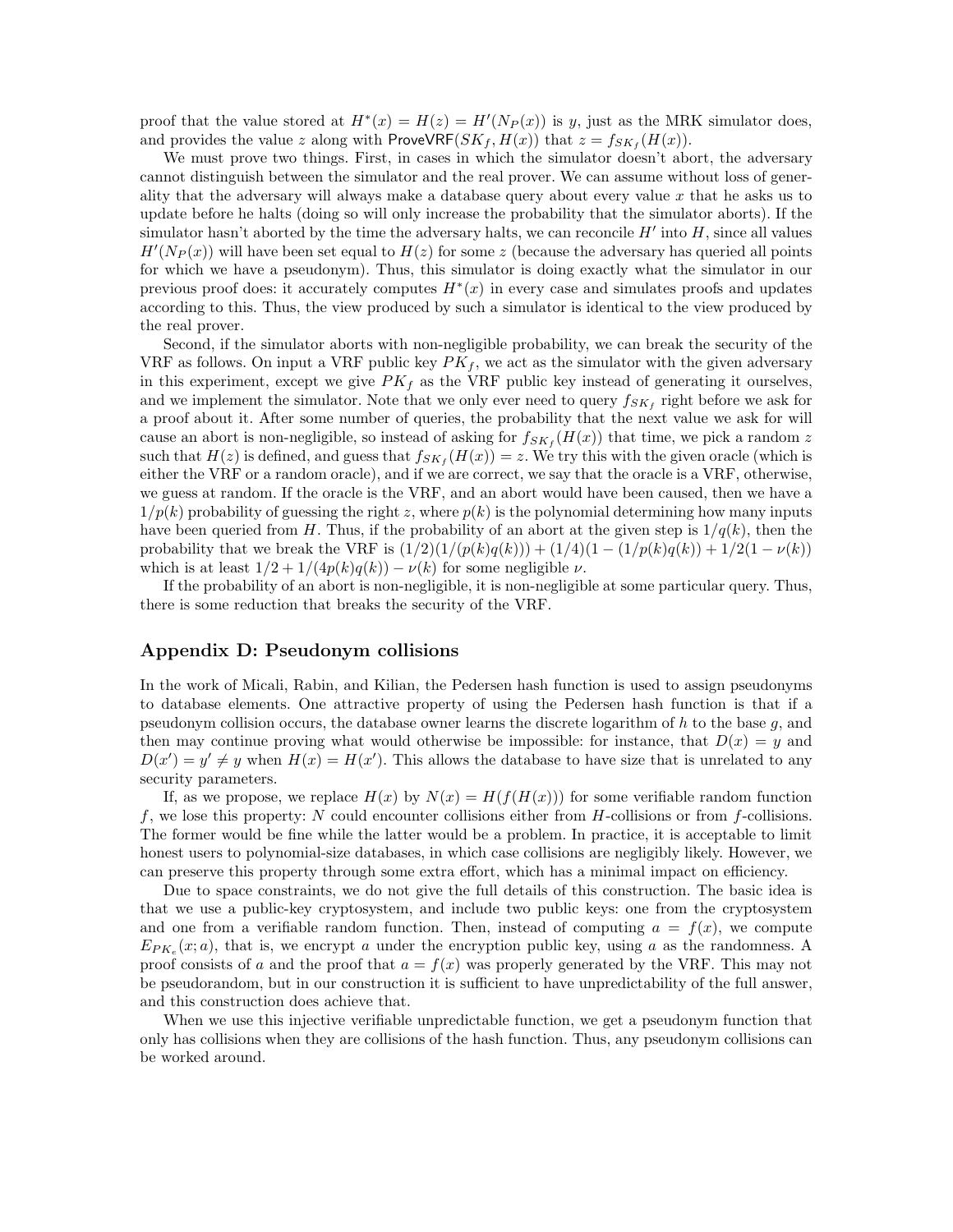It is worth noting, however, that the properties of the Pedersen hash function are nice, yet we are assuming in our (main) security proof that the hash function we use is a random oracle. In our opinion, the nice properties of the Pedersen hash are worth having, and this will probably not cause a significant security problem. However, we are unwilling to assume that the Pedersen hash function is a random oracle.

## **Appendix E: Removing the random oracle assumption**

If we are willing to assume certain conditions on the adversary, we can give a construction that is secure without the random oracle assumption. The conditions are as follows:

- $-$  If the adversary first inquires about x in a database query, it may in the future ask for more database queries about  $x$  as well as updates about  $x$ .
- **–** If the adversary first inquires about x in an update query, it may only ask for more updates about  $x$  in the future.

It may seem at first glance that we can assume this without loss of generality: any successful adversary could always make more queries, and thus, make a database query immediately before any update query so as to always comply with the conditions. The problem with this is that since the simulation is actually a game of *three* parties: the adversary, the simulator, and the functionality that provides pseudonyms, the simulator actually must interact with the functionality more than normal to handle adversaries that don't hold to these conditions, which means that the simulator must learn more, which is not acceptable. It is important that in our simulation, the *simulator* not be able to get any more information out of the pseudonym-providing functionality than the adversary would.

Given that all adversaries meet these restrictions, we remove the random oracle assumption as follows: Again, we use the pseudonym function  $H^*(x) = H(f(H(x)))$ . To simulate, this time without being able to control H as a random oracle, we do as follows: if x is a value that is first mentioned in a database query, we actually compute  $H(f(H(x)))$ . If x is a value that is first mentioned in an update query, we know that the adversary will never make a database query about this particular  $x$ , so we compute  $H^*(x) = H(R(N(x)))$  where R is a random function that we maintain, and where  $N(x)$ is the pseudonym of  $x$ . If the adversary can distinguish between this simulator and a real adversary then either the adversary managed to find an H-collision, (for example, if  $H(x) = H(x')$ , so the adversary could detect this simulator by making a database query on  $x$  and then an update query on  $x'$ , which should give the same pseudonym), or all inputs that should be given to f are distinct between the two types, in which case, the probability of distinguishing is exactly the probability of distinguishing the VRF from a random function.

We should note that although the restriction on the adversary is nontrivial, such adversaries still represent a significant class of adversaries. What's more, since we use the same construction here as in Theorem 2, we have actually proved security of that construction in two different ways: one, with the random oracle model, the other, with these restrictions on the adversary.

However, we can remove the random oracle model without weakening our assumptions if we give up efficiency. Instead of using a VRF, we can simply commit to a key  $K$  for a PRP using a commitment that becomes part of the database commitment, and then use  $f_K(H(x))$  as  $N(x)$ , and prove correctness of this using a general NIZK proof. The advantage of this is that the simulator can fake NIZK proofs of false theorems, so the simulator can simply pretend that  $F(N_P(x)) = f_K(H(x))$ where  $F$  is a random function, and fake proofs when necessary.